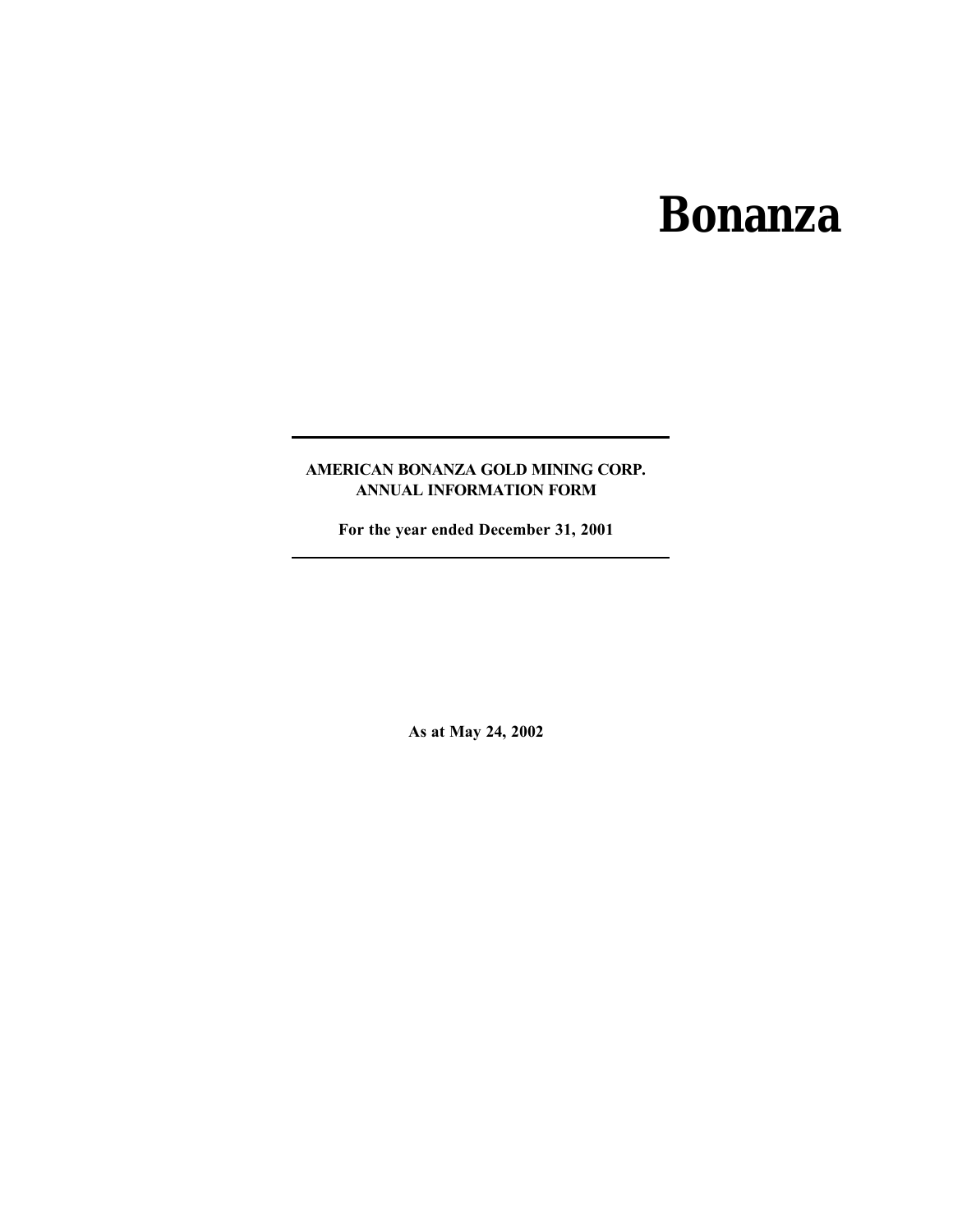# **TABLE OF CONTENTS**

| 2.1<br>2.2                      |  |  |
|---------------------------------|--|--|
|                                 |  |  |
| 3.1<br>3.2<br>3.3               |  |  |
|                                 |  |  |
| 41<br>4.2                       |  |  |
|                                 |  |  |
| 51<br>5.2                       |  |  |
|                                 |  |  |
| 61                              |  |  |
|                                 |  |  |
|                                 |  |  |
| 8.1<br>8.2<br>8.3<br>8.4<br>8.5 |  |  |
|                                 |  |  |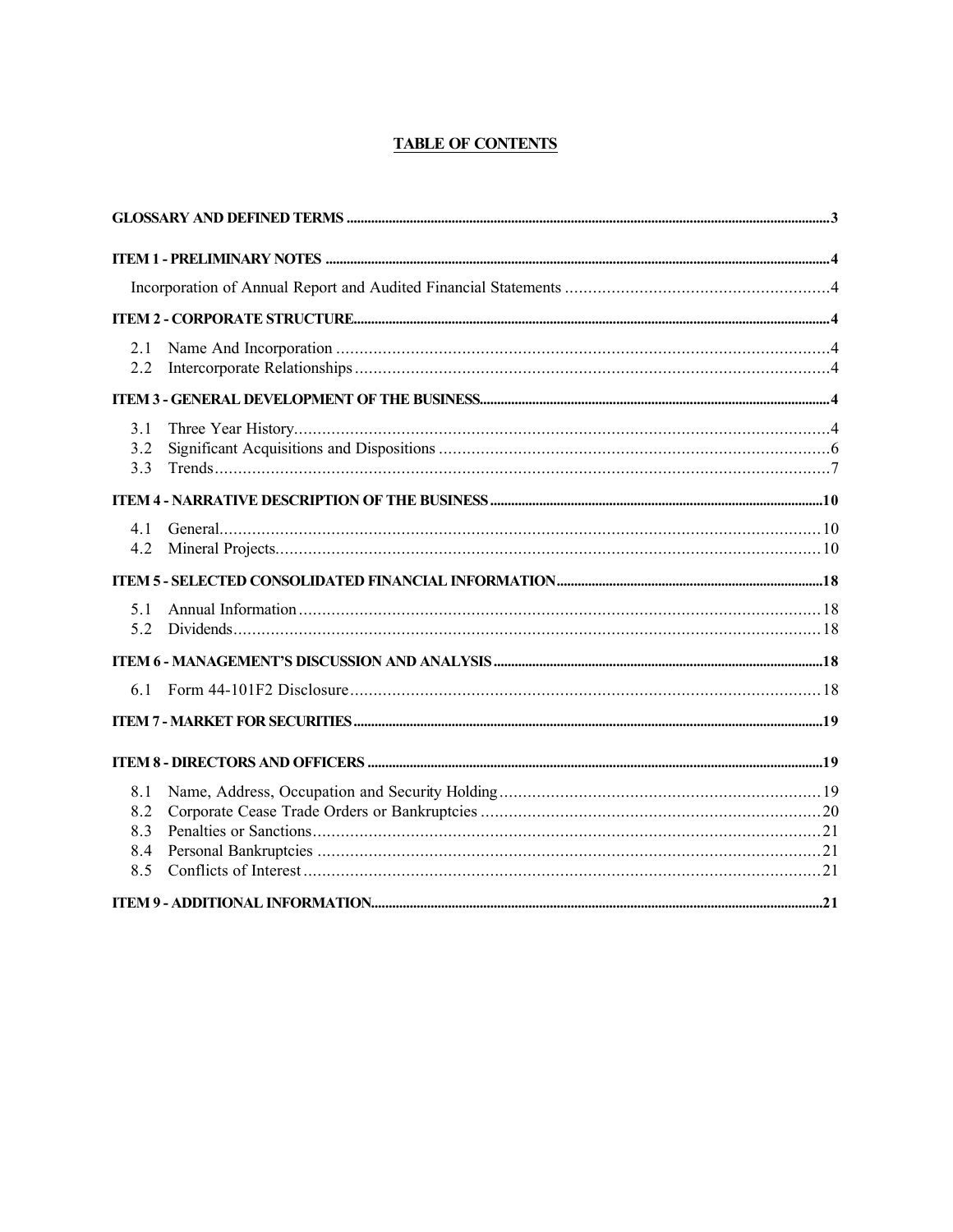#### **GLOSSARY AND DEFINED TERMS**

The following is a glossary of certain mining terms used in this Annual Information Form.

"Ag" is the symbol in the periodic table of elements for the metal silver;

"Au" is the symbol in the periodic table of elements for the metal gold;

"BLEG" means bulk leach extractable gold;

"BLM" means Bureau of Land Management of the US government;

"GIS" means geographic information systems, a type of software which analyses geological data;

"g/t" means grams per tonne;

"high-grade" means more than 34 grams of gold per tonne or more than one troy ounce of gold per ton;

"IP" means induced polarization survey;

"Mag" means magnetic survey which measures the fluctuation in the earth's magnetic field caused by the occurrence of naturally magnetic minerals in the Earth;

"metallogenic" means relating to the formation of gold deposits, millions of years ago;

"NPI" means net profits interest, or, the amount payable from the net profit produced by the mine;

"NSR" means net smelter royalty, or, the amount payable from the precious metal produced by the mine after smeltering has removed most of the impurities;

"opt" means troy ounces per short ton of gold unless indicated to be another metal;

"ppb" means parts per billion; 1,000 ppb is equivalent to 1 gram/tonne; 34,286 ppb is equivalent to 1 opt;

"ppm" means parts per million;

"precious metals" means gold, platinum, silver and palladium;

"resource" means a concentration or occurrence of natural material of intrinsic economic interest in or on the Earth's crust in such form and quantity and such a grade or quality that is has reasonable prospects for economic extraction. The location, quantity, grade, geological characteristics and continuity of a mineral resource are known, estimated or interpreted from specific geological evidence and knowledge;

"ton" means short ton which measures 2,000 pounds;

"tonne" means metric ton which measures 2,204.6 pounds or 1000 kilograms;

"VLF-EM" means very low frequency electro-magnetic survey which measures the conductive field about any conductive metallic elements; and

"Vulcan" means a mine planning software program by Maptek.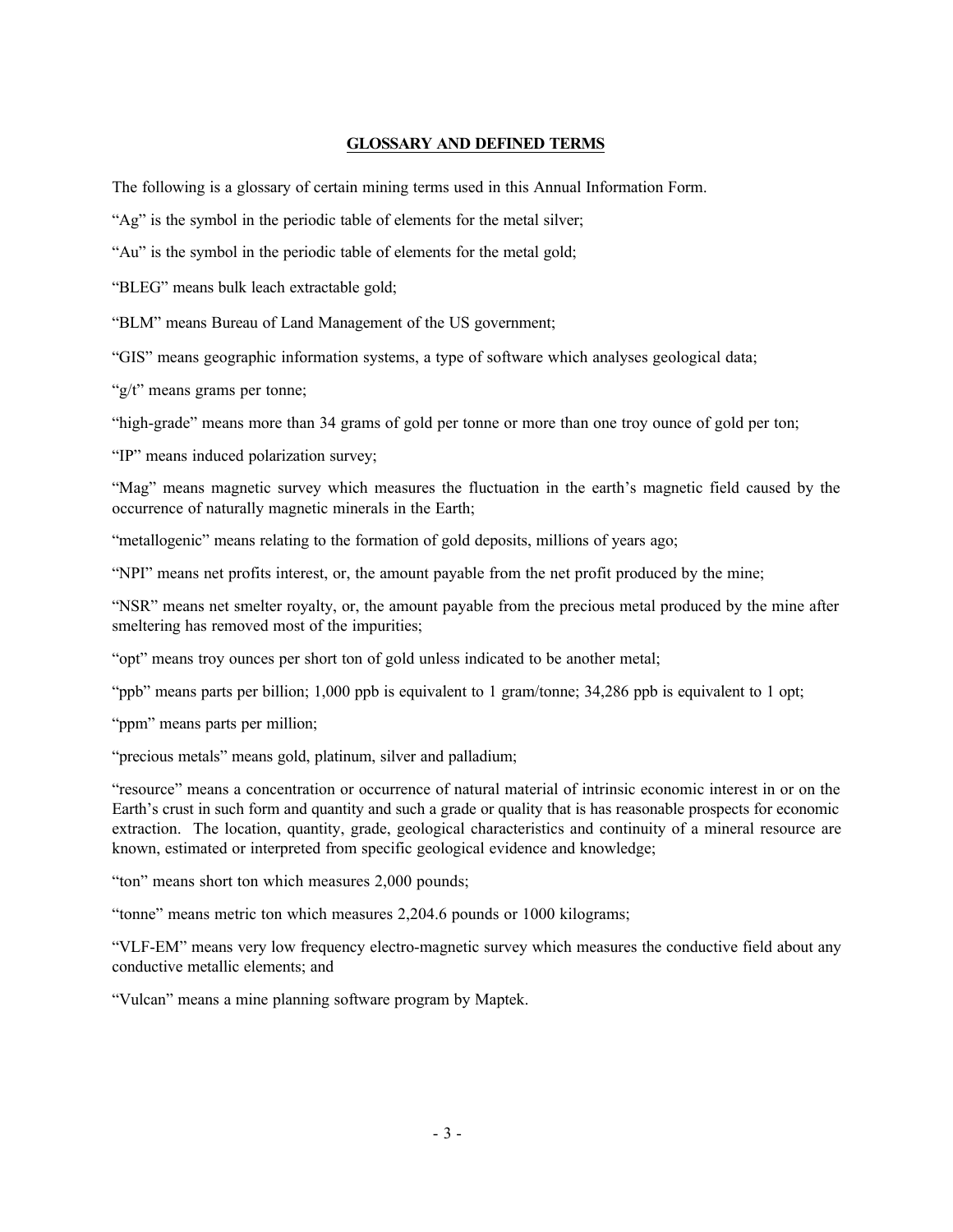# **ITEM 1 - PRELIMINARY NOTES**

#### **Incorporation of Annual Report and Audited Financial Statements**

Incorporated by reference in this Annual Information Form is the Corporation's 2001 Annual Report to Shareholders (the "Annual Report") containing the audited consolidated financial statements of the Corporation for the years ended December 31, 2001 and December 31, 2000 (the "Consolidated Financial Statements") and management's discussion and analysis.

All financial information in this Annual Information Form is prepared in accordance with Canadian generally accepted accounting principles ("Canadian GAAP").

## **ITEM 2 - CORPORATE STRUCTURE**

## **2.1 Name And Incorporation**

American Bonanza Gold Mining Corp. ("Bonanza" or the "Corporation") was incorporated under the *Business Corporations Act* (Alberta) on November 17, 1980 as "Oakwood Energy Ltd.". It changed its name to American Ore Ltd. on December 12, 1986, to American Exploration Corp. on August 17, 1992, to Asia Minerals Corp. on April 20, 1994 and finally to American Bonanza Gold Mining Corp. on October 16, 2000. It was continued into British Columbia under the *Company Act* (British Columbia), Canada on July 19, 1994.

The Corporation's head office is located at Suite 1500-700 West Pender Street, Vancouver, British Columbia V6C 1G8 with its exploration offices located at 290 Gentry Way, Suite 6, Reno Nevada, United States.

## **2.2 Intercorporate Relationships**

As of December 31, 2001, the only active subsidiaries of the Corporation were Bonanza Gold Inc. ("Bonanza Gold") (a Canadian corporation), which in turn has a wholly owned subsidiary, Bonanza Explorations Inc.("Bonanza Exploration") (a Nevada corporation), both wholly owned. Bonanza Gold and the Corporation have a registered office address at 2800 Park Place, 666 Burrard Street, Vancouver, BC, V6C 2Z7. Bonanza Explorations has a registered address at 6100 Neil Road, Suite 500, Reno, Nevada 8951.

## **ITEM 3 - GENERAL DEVELOPMENT OF THE BUSINESS**

#### **3.1 Three Year History**

The Corporation is currently engaged in the acquisition, exploration and development of high-grade precious metal properties located in Nevada and Arizona.

## *Copperstone Property*

In August, 1998, the Corporation entered into an agreement with Arctic Precious Metals Inc. ("APMI"), a wholly owned subsidiary of Royal Oak Mines Inc. ("Royal Oak"), to explore and develop the Copperstone gold property in La Paz County, Arizona, U.S.A. Under the agreement, the Corporation acquired 25% of APMI's leasehold interest in the Copperstone project for a cash payment of US\$500,000 with an option to increase its interest in the project to 80% through property expenditures of US\$3 million and a future cash payment to APMI of U.S.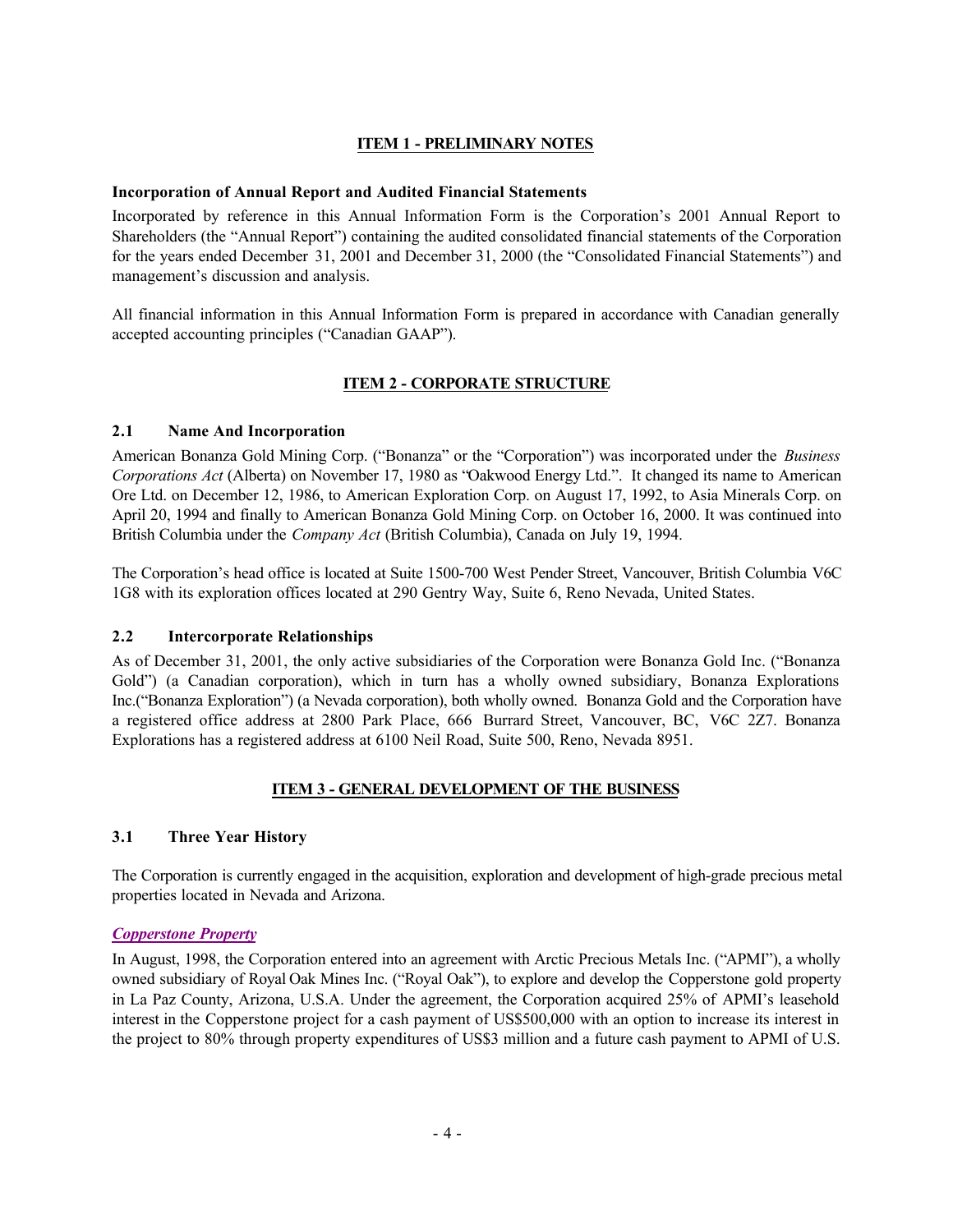\$1 million. In 1995 APMI had acquired a renewable lease for the Copperstone project from the Patch Living Trust.

In April, 1999, APMI became subject to Chapter 11 proceedings under U.S. bankruptcy law and in November, 1999 the Corporation entered into a conditional Purchase and Sale Agreement with APMI, concerning the purchase by the Corporation of the 75% interest owned by APMI in the Copperstone project.

Subsequent to December 31, 2001 the Corporation acquired all APMI's leasehold interest in the Copperstone mining property by obtaining an assignment of APMI's interest in the lease with the Patch Living Trust. The assignment was subject to a lengthy US Bankruptcy Court process. As a result, the Corporation's interest in the Copperstone mining property increased from 25% to 100%, subject only to the existing lease and its royalty arrangements. This acquisition was funded by a loan of US\$1,100,000 from Trilon Financial Corporation, now called Brascan Financial Corporation ("Brascan") more fully described in Section 4.2 *"Mineral Projects"*. The Corporation has granted Brascan a non-transferable warrant to purchase up to 1,500,000 common shares at \$0.13 per share until March 4, 2004, with an option to extend the warrant for three additional one-year terms.

#### *Bonanza Acquisition*

During the year ended December 31, 2000 the Corporation acquired Bonanza Gold and its wholly owned subsidiary Bonanza Explorations which owns the Bonanza Properties comprised of the Pamlico, Gold Bar, Golden Arrow, Snowstorm and other mineral claims all located in the State of Nevada, United States (the "Bonanza Properties"). This acquisition was approved by the shareholders of the Corporation on October 31, 2000 and the TSX Venture Exchange on December 21, 2000. During 2001 as a direct result of market conditions for junior resource issuers the Corporation the Corporation returned the Golden Arrow project to the property vendor and released the Snowstorm and Gilbert mineral claims recognizing a write-down of \$893,558.

This acquisition was effected by a share exchange agreement whereby the Corporation bought all of the issued and outstanding shares in the capital of Bonanza Gold (the "Bonanza Acquisition"), by issuing 20,000,000 Common Shares of the Corporation (the "Bonanza Shares") to the vendors of Bonanza Gold, 607792 British Columbia Ltd., ("Newco"), and Brian Kirwin, Don Foster, Foster Wilson, Ian Telfer and Giulio Bonifacio (the "Bonanza Personnel"). Pursuant to the TSX Venture Exchange's requirement, 90% of the Bonanza Shares issued to the Bonanza Personnel in consideration for the Bonanza Acquisition were placed in escrow pursuant to an escrow agreement (the "Bonanza Escrow Agreement") in the form required by the Exchange, entered into between the Corporation, the Bonanza Personnel and Computershare Trust Company of Canada, as escrow agent (the "Escrow Agent"). The Bonanza Escrow Agreement provides that the Bonanza Shares held in escrow may not be sold, assigned, redeemed, surrendered for consideration, hypothecated, transferred, mortgaged, charged, pledged or encumbered or otherwise dealt with in any manner without the consent of the Exchange and except as provided in the Bonanza Escrow Agreement. Under the terms of the Bonanza Escrow Agreement the Bonanza Shares issued to the Bonanza Personnel will be held in escrow for a period of 36 months following the date of the Exchange's final notice accepting the acquisition, which was on January 4, 2001 (the "Notice") and have been and will be released from escrow according to the following schedule: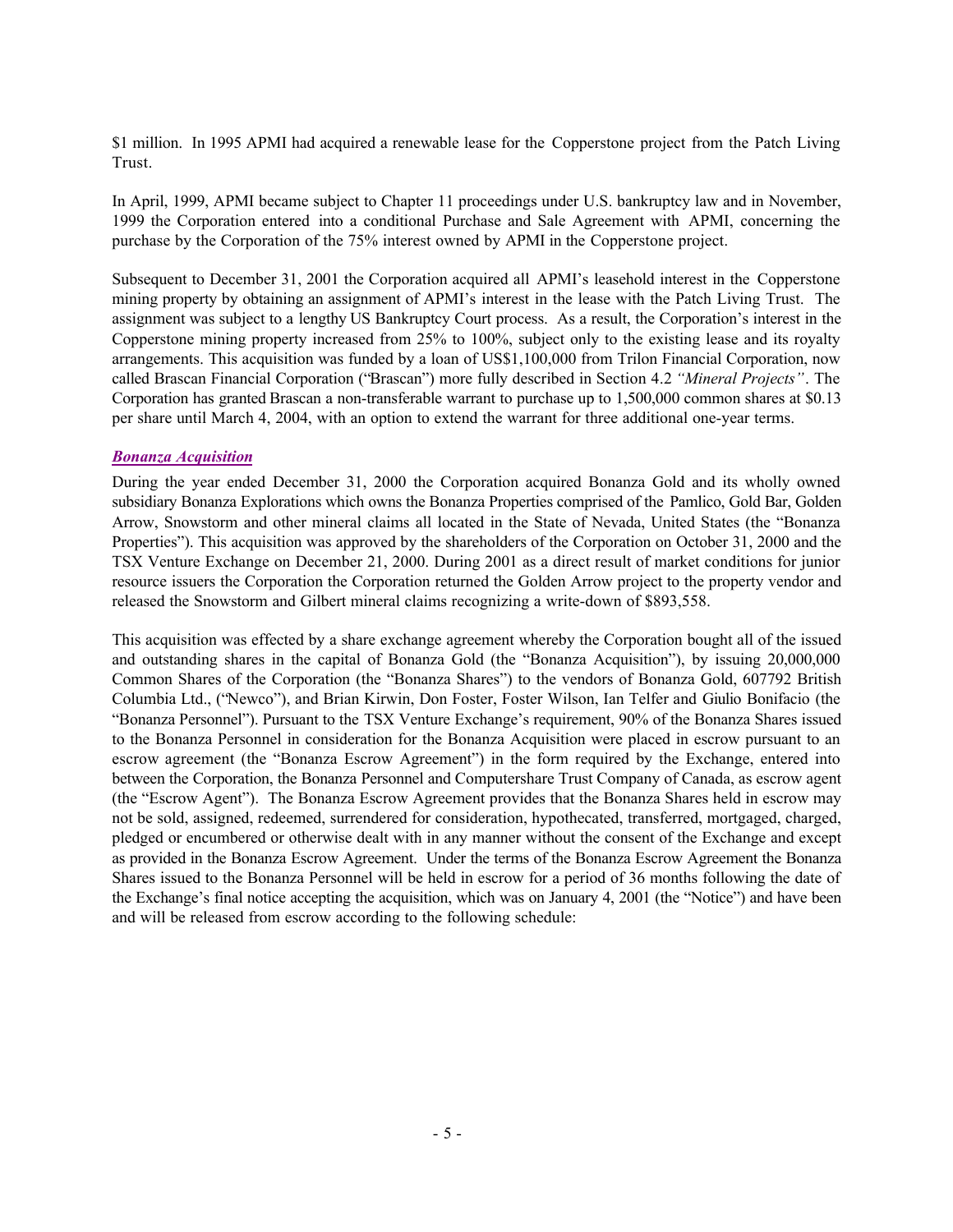|                      | <b>Percentage of BONANZA</b><br><b>Shares</b> |
|----------------------|-----------------------------------------------|
| <b>Release Dates</b> | to be Released                                |
| January 4, 2001      | 10% (released)                                |
| July 4, 2001         | 15% (released)                                |
| January 4, 2002      | 15% (released)                                |
| July 4, 2002         | 15%                                           |
| January 4, 2003      | 15%                                           |
| July 4, 2003         | 15%                                           |
| January 4, 2004      | 15%                                           |
| Total                | 100%                                          |

The standard form escrow agreement required by Exchange was revised to include vesting such that if one of the Bonanza Personnel ceases to be a director, officer or employee of at least one of the Corporation or its subsidiaries before all of his escrowed shares are released from escrow, then all of his escrowed shares will forthwith be transferred to Newco, and to provide that Newco's shares are to be released from escrow first (which they all have been), and once they are all released, the rest pro rata.

The standard form escrow agreement required by Exchange provides that if the Corporation reasonably believes that it meets the Minimum Listing Requirements of a Tier 1 Company on the Exchange, as described in Exchange Policy 2.1 – Minimum Listing Requirements, the Corporation may make application to the Exchange in accordance with Exchange Policy to be listed as a Tier 1 Company. If a Notice of the Exchange is issued confirming final acceptance for listing of the Corporation on Tier 1, the Corporation is required to forthwith issue a news release disclosing that it has been accepted for graduation to Tier 1, disclosing the number of escrowed shares to be released, the dates of release and shall promptly provide such news release, together with a copy of the Exchange Notice, to the Escrow Agent and the foregoing release schedule shall be deemed to be replaced with a different release schedule (the "Early Release Schedule"), calling for 25% of the Bonanza Shares to be released on the date of the Exchange Notice and 25% each 6 months thereafter, effecting a release of all of the Bonanza Shares 18 months following the date of the Exchange Notice accepting the Bonanza Acquisition. In such a case, the Escrow Agent within 10 days of the issuance by the Exchange of the Notice confirming final acceptance for listing the Corporation on Tier 1, shall release from escrow any Bonanza Shares which pursuant to the Early Release Schedule would have been releasable at a date prior to the Notice of the Exchange confirming final acceptance for listing the Corporation on Tier 1.

A detailed summary the Bonanza projects and Bonanza Technology Database acquired excluding those that have been subsequently written down and returned are included in Section 4.2 *"Mineral Projects".*

## **3.2 Significant Acquisitions and Dispositions**

During the year ended December 31, 2001 the Corporation did not complete any significant acquisitions or dispositions, but in 2002 the Corporation completed the acquisition of the remaining 75% interest in Copperstone, as described in Section 3.1 *"Three Year History"* and Section 4.2 *"Copperstone Property"* and completed an agreement to effect an acquisition in 2002, as follows.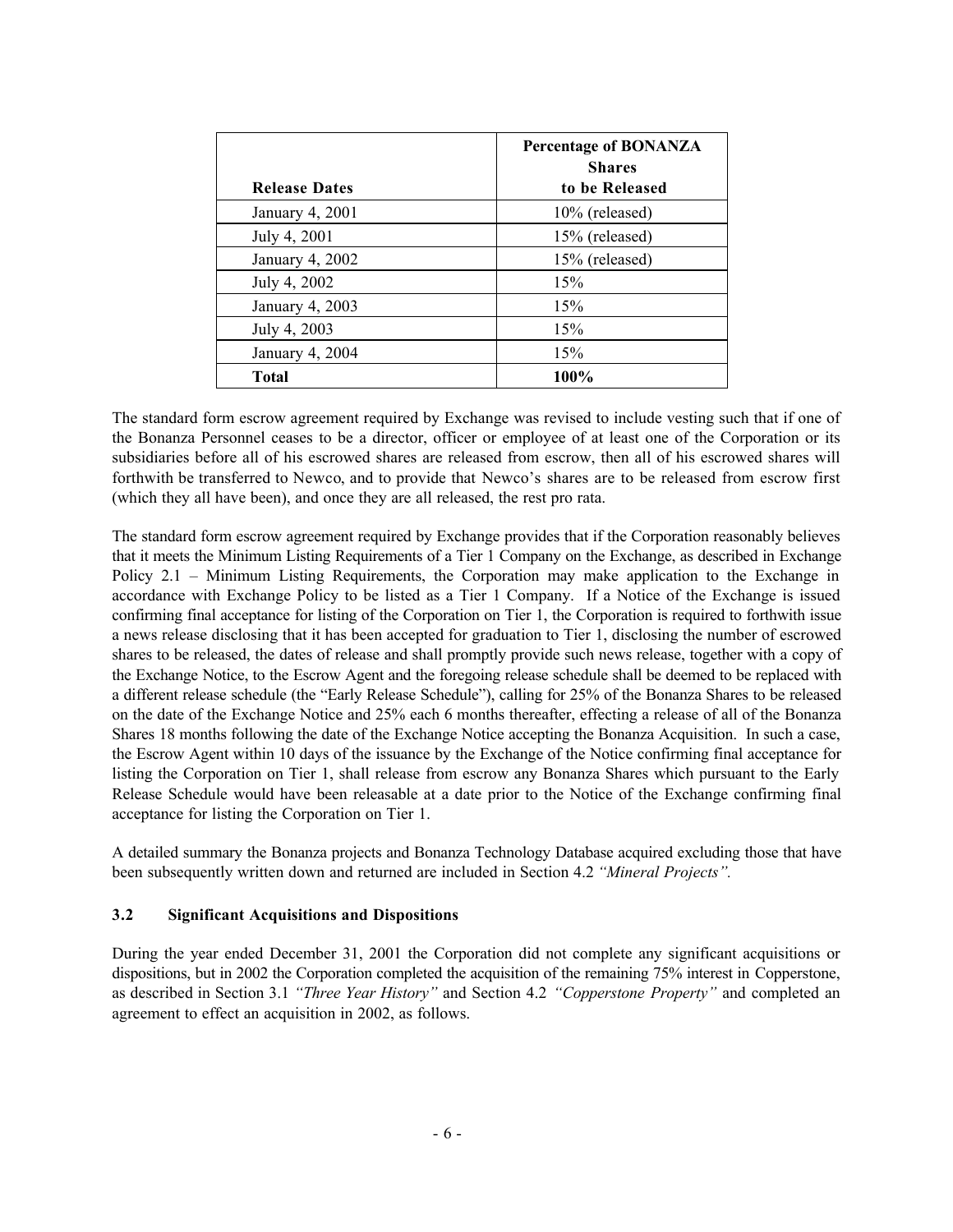## *Copperstone D-Zone Joint Venture*

On June 18, 2000, the Corporation entered into a Letter Agreement with Centennial Development Corporation ("CDC"), the principal of which is Peter M. Kuhn, previously a director of the Corporation, to form the Copperstone D-Zone Joint Venture ("D-Zone Joint Venture"). The D-Zone Joint Venture was formed for purposes of underground exploration and extraction of mineralized materials from the D-Zone of up to 50,000 tons of mineralized material, affecting approximately 5 percent of the resource ounces at the Copperstone Project.

Pursuant to the D-Zone Joint Venture, as amended, CDC was to acquire a 50 percent interest in the D-Zone of up to 50,000 tons of mineralized materials (subsequently reduced to 40 per cent) on the basis of funding mobilization, set up and initial drifting on the D-Zone. The Corporation had an option to increase its initial interest of 50 percent to 55 percent interest on D-Zone Joint Venture for a cash payment of US\$100,000 with a further option to increase its interest in the D-Zone Joint Venture as follows:

- (a) additional 5 percent interest if the Corporation provides all funding necessary to complete Phase One as documented in the agreement; and
- (b) further 15 percent interest for a cash payment of US\$500,000

During 2001, Phase One was completed and the Corporation earned the additional 5 percent interest in the D-Zone Joint Venture for a total interest of 60% with the remaining interest held by CDC.

Subsequent to December 31, 2001 the Corporation entered into an agreement with CDC whereby the Corporation would acquire the 40 percent interest of the D-Zone Joint Venture not already owned for the following consideration:

- (a) assumption of a total of US\$325,000 of Copperstone related liabilities. These liabilities were previously recorded by the Corporation as at December 31, 2000;
- (b) assumption of an estimated CDC payroll tax liability of up to US\$180,000 that may arise. If these liabilities exceed the estimated amount, then additional amounts will be paid equally by CDC and the Corporation;
- (c) US\$345,000 payable to CDC and or its principal on or before July 31, 2002;
- (d) A net smelter royalty of three percent from the first 50,000 tons of mineralized material extracted from the D-Zone, subsequent to repayment of the Brascan Loan; and,
- (e) US\$70,000 from initial proceeds from extraction of mineralized materials from the D-Zone, following preferential repayment of the Brascan Loan.

# **3.3 Trends**

Management is not currently aware of any trends, commitment, event or uncertainty that may reasonably be expected to have a material impact on the Corporation's business other than the following summary of risks that are typically inherent in the business of resource exploration and development.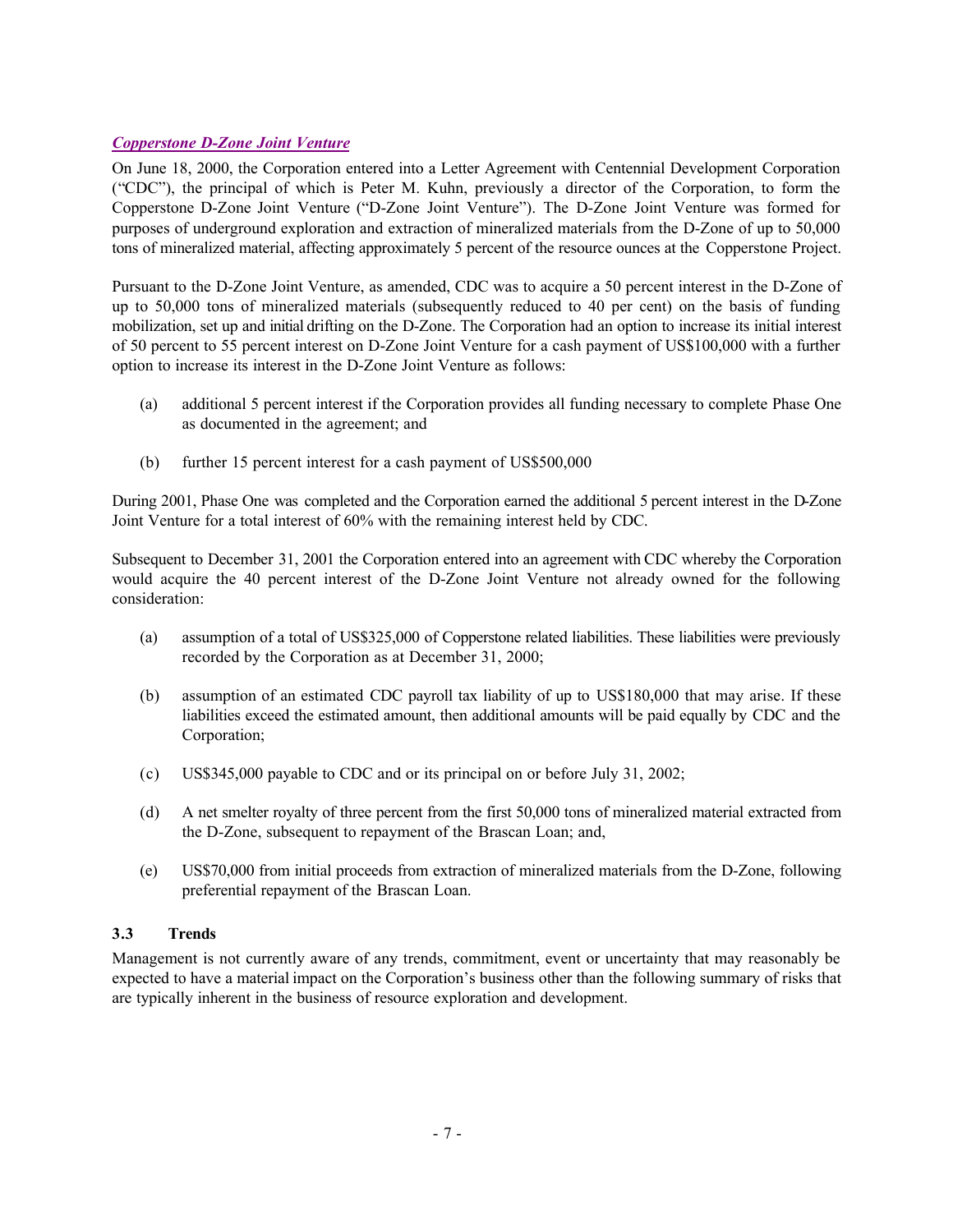#### *Risks of this Corporation in Particular*

#### *Additional Funding Requirements*

The Corporation presently has a **working capital deficit** (current assets less current liabilities). It is possible that the unsecured creditors of the Corporation could sue the Corporation and attempt to petition the Corporation into bankruptcy, although this is unlikely in management's view. The Corporation also has a secured loan from Trilon Financial Corporation, now called Brascan Financial Corporation, and if the Corporation breaches the terms of the loan agreement, Brascan will be entitled to exercise its rights under the various security documents against the assets of the Corporation, including Copperstone, and if such assets were seized and sold on a "forced sale" basis there might be insufficient proceeds to pay the creditors of the Corporation.

Furthermore, the Corporation does not have sufficient financial resources to undertake all of its currently planned exploration and development programs. The development of any ore deposits found on the Corporation's exploration properties depends upon the Corporation's ability to obtain financing through any or all of the joint venturing of projects, debt financing, equity financing or other means. There is no assurance that the Corporation will be successful in obtaining the required financing. Failure to obtain additional financing on a timely basis could cause the Corporation to forfeit its interest in such properties and reduce or terminate its operations.

#### *Risks of the Business*

#### *General*

Resource exploration and development is a speculative business, characterized by a number of significant risks including, among other things, unprofitable efforts resulting not only from the failure to discover mineral deposits but from finding mineral deposits which, though present, are insufficient in quantity and quality to return a profit from production. The marketability of minerals acquired or discovered by the Corporation may be affected by numerous factors which are beyond the control of the Corporation and which cannot be accurately predicted, such as market fluctuations, the proximity and capacity of mining facilities, mineral markets and processing equipment, and such other factors as government regulations, including regulations relating to royalties, allowable production, importing and exporting of minerals, and environmental protection, the combination of which factors may result in the Corporation's not receiving an adequate return on invested capital.

#### *Exploration and Development Risks*

There is no certainty that the expenditures to be made by the Corporation in the exploration and development of its properties will result in discoveries of mineralized material in commercial quantities. Most exploration and development projects do not result in the discovery of commercially mineable ore deposits. Mining operations generally involve a high degree of risk which even a combination of experience, knowledge and careful evaluation may not be able to overcome. The business of gold mining is subject to a variety of risks such as industrial accidents, flooding, environmental hazards such as fires, technical failures, labour disputes and other accidents at the mine facilities. Such occurrences, against which the Corporation cannot, or may elect not to, insure, may delay production, increase production costs or result in liability. The payment of such liabilities may have a material adverse effect on the Corporation's financial position

#### *Mineral Prices*

The mining industry in general is intensely competitive and there is no assurance that, even if commercial quantities of mineral resources are discovered, a profitable market will exist for the sale of same. Factors beyond the control of the Corporation may affect the marketability of any mineral occurrences discovered. The price of gold has experienced volatile and significant price movements over short periods of time, and is affected by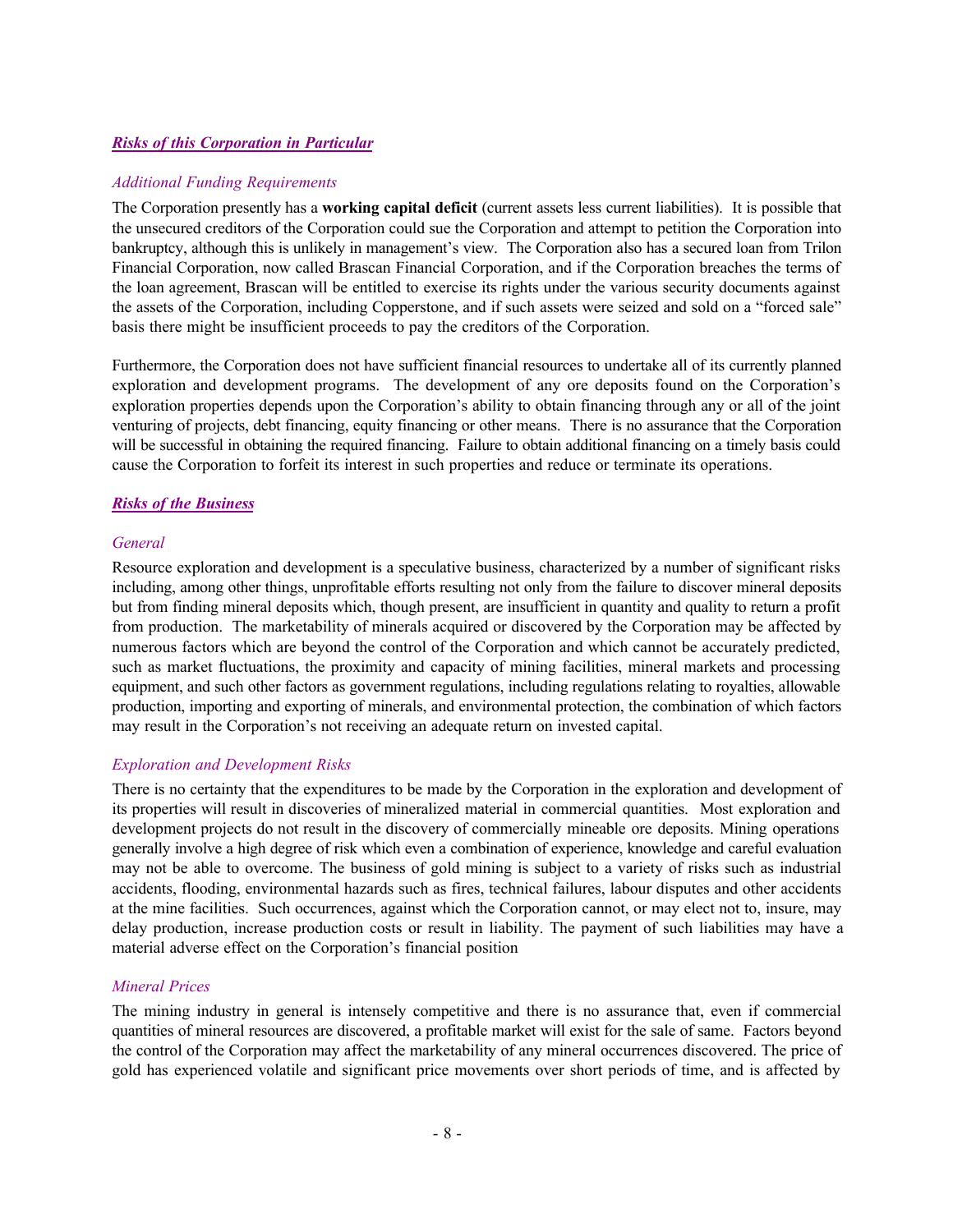numerous factors beyond the control of the Corporation, including international economic and political trends, expectations of inflation, currency exchange fluctuations (specifically, the United States dollar relative to the Canadian dollar and other currencies), interest rates and global or regional consumption patterns (such as the development of gold coin programs), speculative activities and increased production due to improved mining and production methods

#### *Operating History*

The Corporation has no history of earnings. The Corporation has paid no dividends on its shares since incorporation and does not anticipate doing so in the foreseeable future. The only present source of funds available to the Corporation is through the sale of its equity shares or by way of loans. While the Corporation may generate additional working capital through the operation, development, sale or possible syndication of its properties, there is no assurance that any such funds will be generated.

#### *Environmental Regulation*

All phases of the Corporation's operations are subject to environmental regulation in the various jurisdictions in which it operates. Environmental legislation is evolving in a manner which will require stricter standards and enforcement, increased fines and penalties for non-compliance, more stringent environmental assessments of proposed projects and a heightened degree of responsibility for companies and their officers, directors and employees. There is no assurance that future changes in environmental regulation, if any, will not adversely affect the Corporation's operations, or its ability to develop its properties economically. Before production may commence on any property, the Corporation must obtain regulatory and environmental approvals and permits. There is no assurance such approvals and permits will be obtained on a timely basis, if at all. Compliance with environmental and other regulations may reduce profitability, or preclude economic development of a property entirely.

#### *Competition*

The resource industry is intensely competitive in all of its phases, and the Corporation competes with many companies possessing greater financial resources and technical facilities than itself. Competition could adversely affect the Corporation's ability to acquire suitable producing properties or prospects for exploration in the future.

#### *Title Matters*

In those jurisdictions where the Corporation has property interests, the Corporation makes a search of mining records in accordance with mining industry practices to confirm satisfactory title to properties in which it holds or intends to acquire an interest, but does not obtain title insurance with respect to such properties. The possibility exists that title to one or more of its properties, particularly title to undeveloped properties, might be defective because of errors or omissions in the chain of title, including defects in conveyances and defects in locating or maintaining such claims, or concessions. The ownership and validity of mining claims and concessions are often uncertain and may be contested. The Corporation is not aware of any challenges to the location or area of its mineral claims. There is, however, no guarantee that title to the Corporation's properties and concessions will not be challenged or impugned in the future. The properties may be subject to prior unregistered agreements or transfers, and title may be affected by undetected defects.

#### *Dependence on Key Personnel*

The success of the Corporation and its ability to continue to carry on operations is dependent upon its ability to retain the services of certain key personnel. The loss of their services to the Corporation may have a material adverse effect on the Corporation.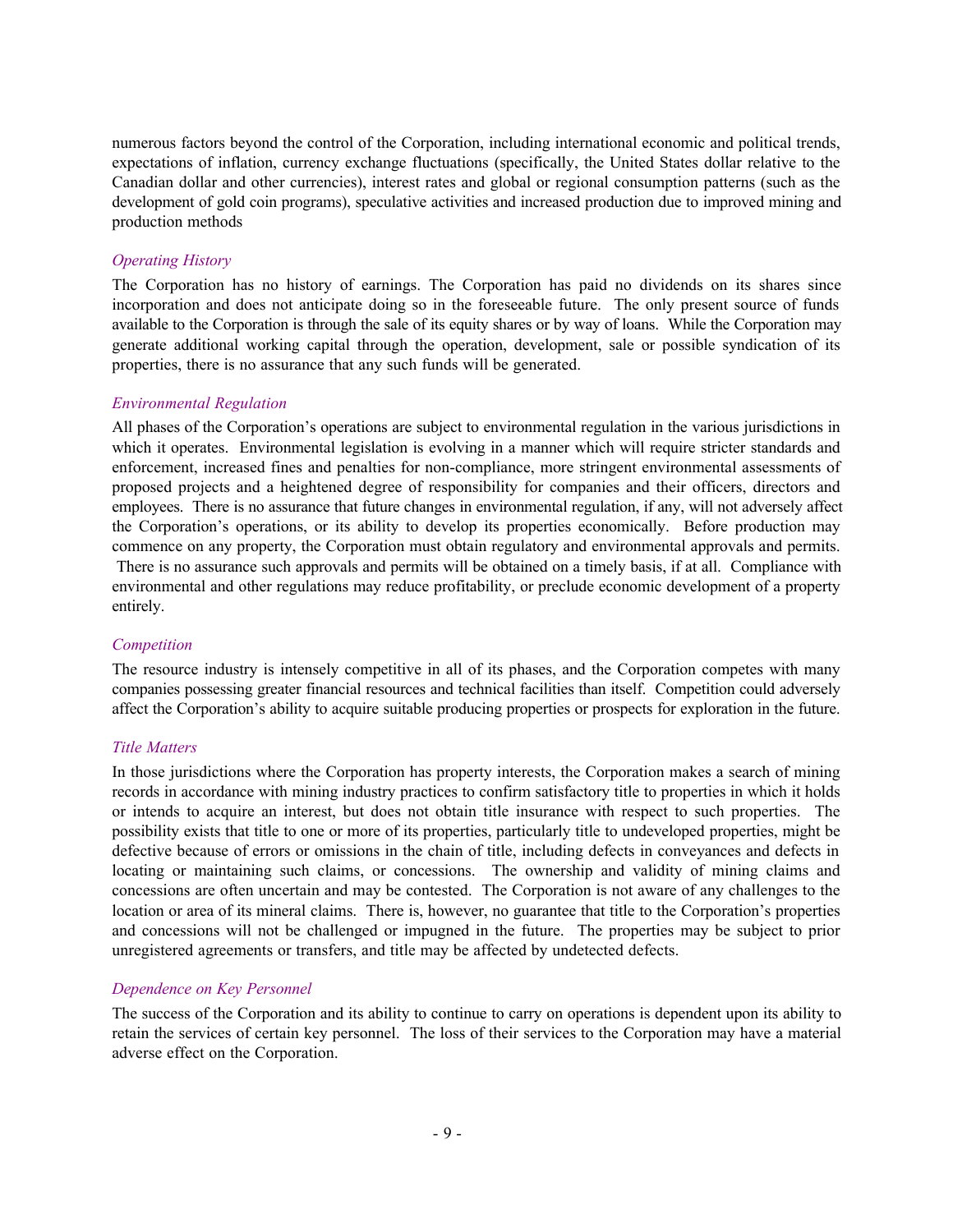# *Conflicts of Interest*

Certain of the directors of the Corporation are directors of other mineral resource companies and, to the extent that such other companies may participate in ventures in which the Corporation may participate, the directors of the Corporation may have a conflict of interest in negotiating and concluding terms respecting the extent of such participation. In the event that such a conflict of interest arises at a meeting of the directors of the Corporation, a director who has such a conflict will abstain from voting for or against the approval of such a participation or such terms. In the appropriate cases the Corporation will establish a special committee of independent directors to review a matter in which several directors, or management, may have a conflict. From time to time several companies may participate in the acquisition, exploration and development of natural resource properties thereby allowing for their participating in larger programs, permitting involvement in a greater number of programs and reducing financial exposure in respect of any one program.

# **ITEM 4 - NARRATIVE DESCRIPTION OF THE BUSINESS**

## **4.1 General**

The Corporation is currently engaged in the acquisition, exploration and development of high grade precious metal properties located in Nevada and Arizona. The Corporation holds interest in two mineral projects (the Pamlico and Gold Bar projects in Nevada) and one development project (the Copperstone Project in Arizona).

The Corporation does not directly employ any personnel however, consultants are engaged as required.

## **4.2 Mineral Projects**

## *Copperstone Property*

## *General*

The Corporation holds a 100% leasehold interest in the Copperstone Project. The landlord is The Patch Living Trust and the lease is for a 10 year term starting June 12, 1995, renewable by the Corporation for one or more ten-year terms at the Corporation's option under the same terms and conditions. The Corporation is obligated pay for all permitting and state lease bonding, insurance, taxes, and to pay a 1% production gross royalty so long as the price of gold in US dollars is less than US\$350 per ounce (royalty increases to 6% as price of gold increases to over US\$551 per ounce), with a minimum advance royalty per year of US\$30,000.

The Corporation acquired 75% of its interest in the Copperstone mining property from Arctic Precious Metals Inc. ("APMI"), a subsidiary of Royal Oak Mines, recently, in a transaction which was subject to a lengthy US Bankruptcy Court process. APMI has assigned its lease on the Copperstone property to the Corporation so as to bring the Corporation's interest in the Copperstone mining property from 25% to 100%, subject only to the existing lease and royalty arrangements. This acquisition was funded by a loan of US\$1,100,000 from Trilon Financial Corporation, now called Brascan Financial Corporation (the "Brascan Loan").

The Brascan Loan is fully secured against the assets of the Corporation with interest accruing at the base rate for the Canadian Imperial Bank of Commerce for US dollar loans made by the Bank of Canada, and to be paid monthly. Under the terms of the agreement with Brascan, the Brascan Loan is repayable in two equal installments of US\$550,000 on March 4, 2003 and March 4, 2004, and in addition the Corporation has agreed to cause all proceeds, net of reasonable commissions and legal and other expenses related to such transaction, of any issuance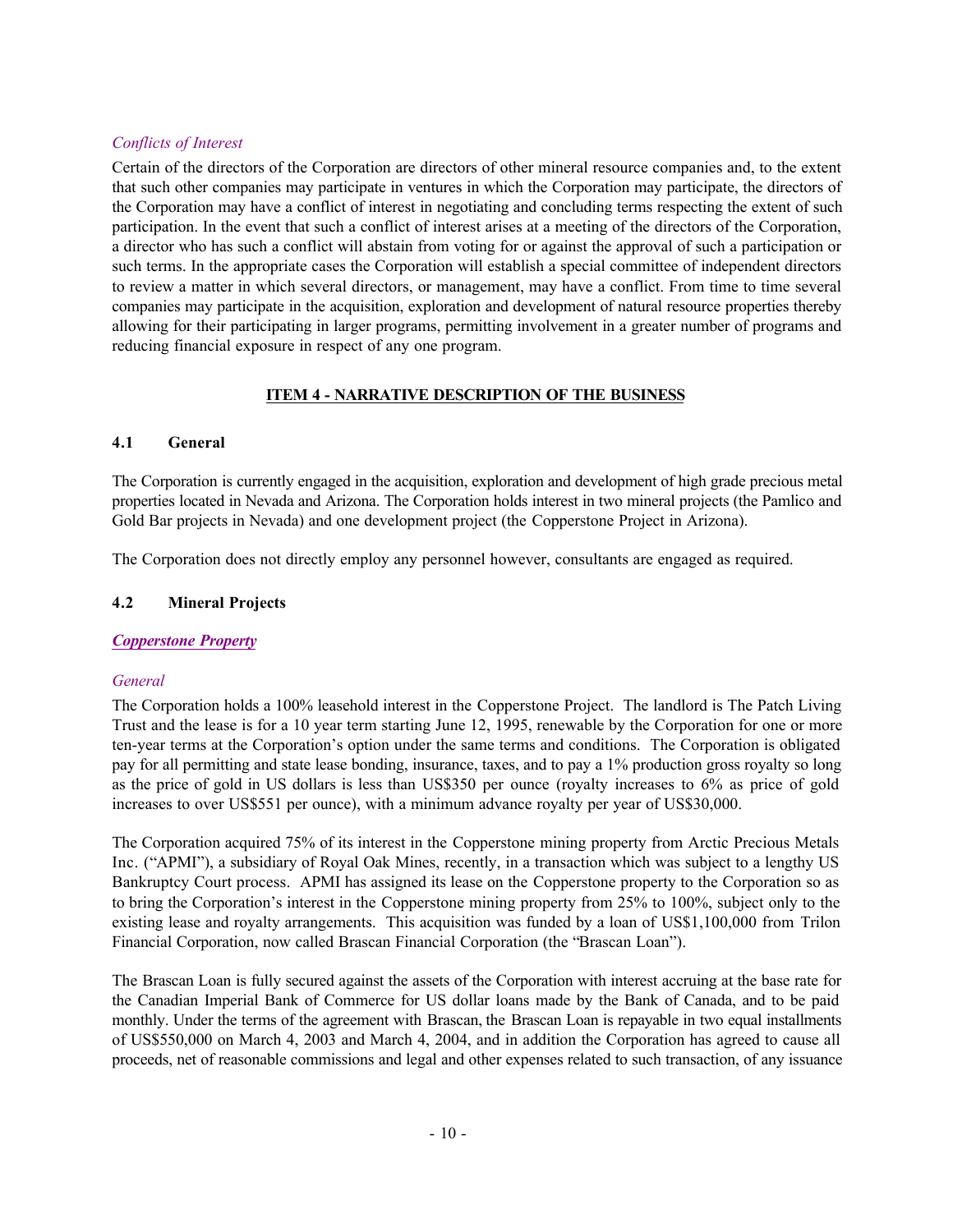of securities of the Corporation in excess of the aggregate sum of US\$1,000,000 received by the Corporation at any time during which the loan is outstanding, to be immediately paid to Brascan in accordance with the following formula:

- (a) 10% of cumulative proceeds greater than US\$1,000,000 but less than US\$2,000,000;
- (b) 20% of cumulative proceeds equal to or greater than US\$2,000,000 but less than US\$4,000,000; and,
- (c) 30% of cumulative proceeds equal to or greater than US\$4,000,000 but less than US\$6,000,000.

Furthermore, the Corporation has agreed to cause all proceeds (less direct mining and operating expenses and other direct costs of sale) of any sale or other disposition of gold or gold-bearing ores or concentrates from the Corporation's interest in the Copperstone Property, including all such sales and dispositions in the ordinary course of the Corporation's business, at any time during which any of the Brascan Loan remains outstanding, to be immediately paid to Brascan on account of such outstanding amounts.

Mine Development Associates ("MDA") was requested by the Corporation to complete a technical report on the Copperstone Project, La Paz County, Arizona in accordance with National Instrument 43-101, Companion Policy 43-101CP, and Form 43-101F1. The scope of the MDA report included a review of pertinent technical reports and data in possession of the Corporation relative to the general setting, geology, project history, exploration activities and results, methodology, quality assurance, and interpretations. MDA visited the property, took samples, reviewed published and unpublished reports, and reviewed and modified the exploration plan. Most of the data addressed in the report was presented to MDA by the Corporation and/or was done by previous workers and including the MRDI Report described below which was included in the MDA Report. MDA believes the data to be reliable, but has not made a rigorous analysis of the procedures or results.

The MDA Report also refers to and includes as an appendix a report by MRDI-Canada and Golder Associates ("MRDI"), which conducted scoping level studies for the Corporation in February 1999. The MRDI report was completed prior to the enactment of National Instrument 43-101 and was prepared by MRDI Canada, an independent mining engineering consulting firm. The report was prepared to industry standards and is relevant and reliable today, as it was in 1999. MRDI did not independently verify the sample data. The MRDI resource estimate is based on a geological model provided by the Corporation and an inverse distance weighting to the power 3 block model (IDW3). Gold grades were capped at 2.5 opt gold in the C zone and 4.7 opt gold in the D zone. A 0.00 opt gold block cut-off grade was used for the total resource estimate. The tonnage factor applied was 10.7 cu.ft/ton. The assay database supplied to MRDI contains 30,391 assays from 586 exploration and ore outline drill holes completed during the period 1980 to 1998. A subset of this database containing 71 drill holes with 253 associated assays has been used in this scoping study to develop the geological and resource model of the C and D zones in the Northwest High Grade Zone. According to MRDI, the Copperstone Gold Project Geological Resource has been classified into Measured, Indicated and Inferred Resources based upon the level of confidence according to the proposed The Toronto Stock Exchange's guidelines using the drilling grid spacing and continuity of mineralization as determined through the geological and geostatistical review of the data.

Management is of the opinion that these classifications, based on what was then The Toronto Stock Exchange's guidelines which subsequently became National Instrument 43-101, with some minor modifications, are materially in compliance with National Instrument 43-101. The mineral resources disclosed are not mineral reserves and have not yet have demonstrated economic and commercial viability.

The MDA and MRDI Reports were filed on SEDAR on May 2, 2002 and available at www.sedar.com.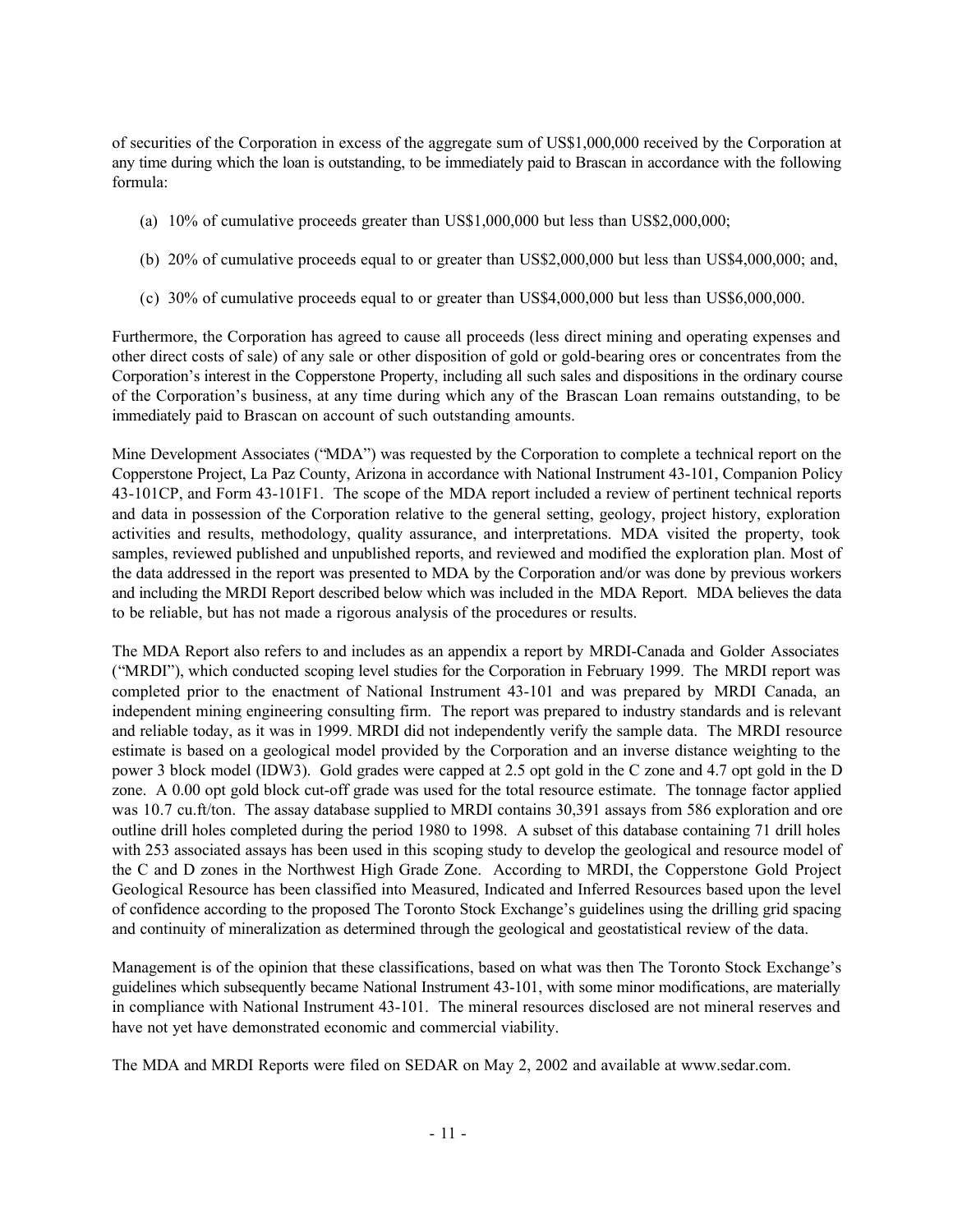The following is summary information as contained in the MDA and MRDI Reports:

#### *Location and Access*

The Copperstone property is located in La Paz County, Arizona, United States of America. The closest communities are Quartzite, located 16 km to the south and Parker, located 40 km to the north. Phoenix is 106 km east of the Copperstone property. The property is accessible from Phoenix on Interstate 10 to Quartzite and Route 95 from Quartzite. A 5 km unpaved mine road connects the property to Route 95.

## *Title*

The Copperstone property consists of 284 contiguous un-patented Federal mineral claims comprising 5,680 acres. The land is under the jurisdiction of the United States Bureau of Land Management (BLM). The Patch Living Trust ("PLT") of Scottsdale, Arizona owns the title to the 284 mineral claims. In June 1995, the Copperstone property was leased from PLT by APMI for a 10 year term and is renewable at the option of the lessee. The annual claim fees payable to the BLM are approximately US\$30,000. An annual US\$30,000 advance royalty is payable to PLT under the terms of the lease and is subject to a 1% royalty payable to PLT

## *Geology*

Copperstone occurs within the "Basin and Range" province of the south-western USA. The regional geology is strongly influenced by Tertiary age detachment faults and younger high angle normal faults. The Copperstone gold deposit is related to the Moon Mountain or Copper Peak detachment fault. Gold mineralization at Copperstone occurs principally within the moderate to low-angle Copperstone Fault which has been interpreted to be a listric fault associated with the underlying Moon Mountain detachment fault. Gold occurs as native flakes within fault breccia, gouge and shear zones related to the faulting. The wall and host rocks are typically Triassic sediments and Jurassic quartz latite volcanics. Gold is commonly associated with hematite, chlorite, quartz, manganese oxide and copper oxide mineralization.

## *Mining History*

During the period 1987 to 1993, Cyprus Minerals ("Cyprus") operated a 2,500 tons per day open-pit mine at Copperstone that produced 500,000 ounces of gold from the Copperstone fault. The mine was closed at the economic limit of open-pit mining. Total mine production was 6,000,000 tons at a grade of 0.11 ounces/ton (3.8 g/t) gold. Gold recovery from a Carbon-in-Pulp mill was 89%. The strip ratio of the pit was 10:1. Cyprus drilled 496 reverse circulation and 73 core holes for a total of 569 holes. Following the mine closure in 1993, Cyprus reclaimed the tailings pond and removed the Carbon-in-Pulp mill. Office, shop and warehouse facilities remain at the site. Furthermore, the 69 kv power line and substation remains in service, together with the three water wells with a 200 hp pumping capacity.

## *Exploration History*

Santa Fe Pacific leased the Copperstone property for one year beginning in 1993 and drilled 12,500 feet in 17 wide spaced reverse circulation holes to explore for new gold mineralization. One hole (DCU-08) intersected significant mineralization (0.65 ounces per ton of gold over 15 feet) in the footwall of the Copperstone Fault. This hole was not followed-up and the lease was terminated in 1994. APMI drilled 28,330 feet in 33 surface holes on the property between 1995 and 1997. The main objectives of this drilling were to test for deep, down-dip extensions of the Copperstone Fault below the open-pit and the strike extension of the fault to the north of the open-pit. This drilling resulted in the discovery of high grade gold mineralization on-strike to the north of the open-pit (the "D zone") and down-dip to the north-east (the "C zone"). The Corporation and APMI entered into the Copperstone joint venture agreement in August, 1998. The Corporation subsequently drilled 10,000 feet in 15 core holes to further define the gold mineralization in the C and D zones. This drilling program was subject to quality control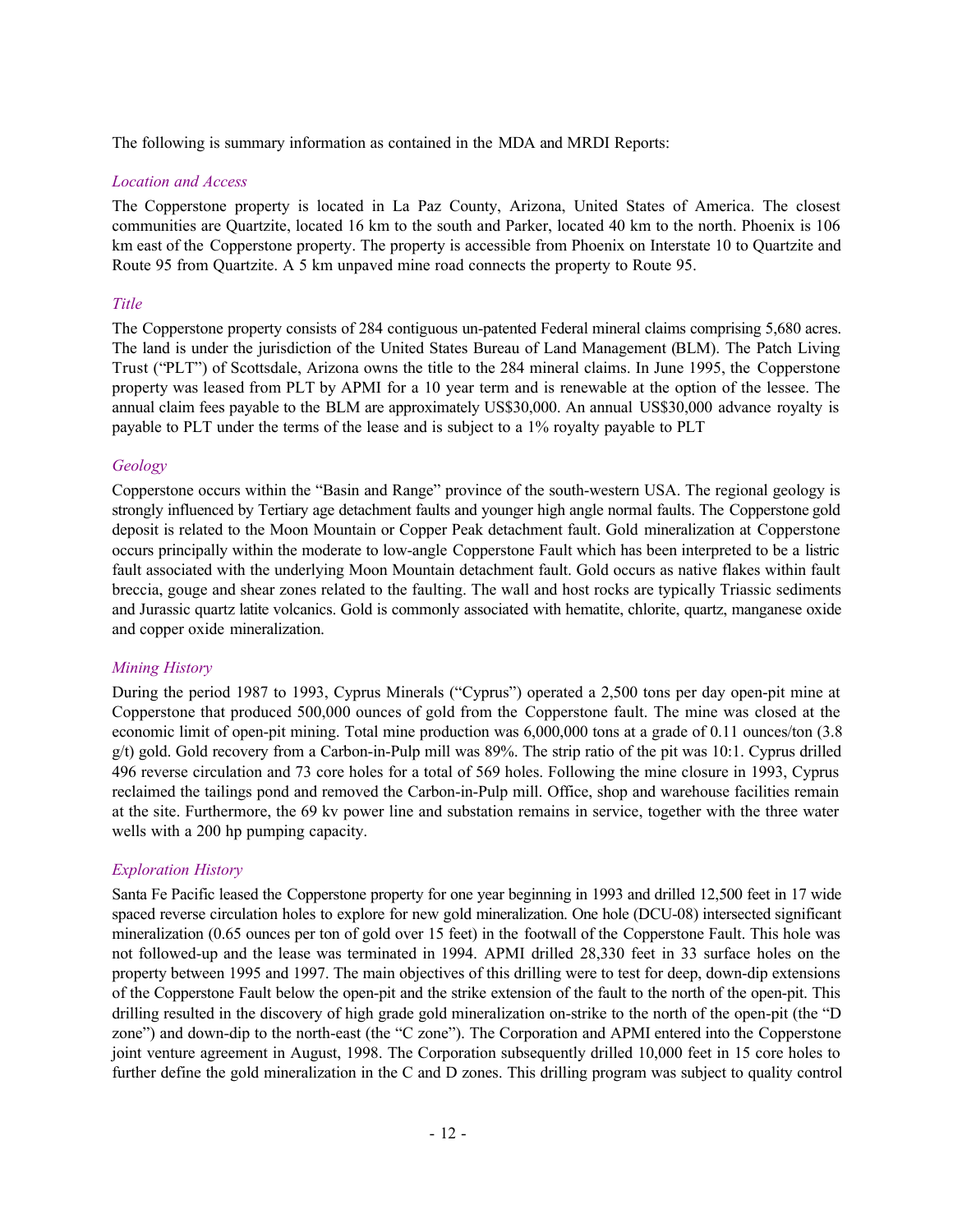and quality assurance procedures established jointly with MRDI Canada. On completion of the drilling program, MRDI was retained to complete an independent scoping study of a new underground mine in the C and D zones. The MRDI study was completed in February, 1999.

## *MRDI Scoping Study*

The MRDI scoping study evaluated the underground mine development of only the C and D zones, and estimated a total resource for the C and D zones of 2.1 million tons at an average uncut grade of 0.58 gold opt, containing over 1.2 million ounces of gold.

The total resource for the C and D zones using cut grades contains 2.1 million tons at an average grade of 0.34 opt gold, containing over 700,000 ounces of gold. This is comprised of an Indicated resource containing 892,000 tons grading 0.32 opt gold (285,700 ounces of gold) and an Inferred resource containing 1.19 million tons grading 0.35 opt gold (423,000 ounces of gold).

This resource contains a diluted, recoverable resource included in the mine design plan of 827,400 tons at a cut and capped grade of 0.56 opt gold (459,500 ounces gold).

To study this diluted, recoverable resource included in the mine design plan, economic mining cut-off grades were based on a gold price of \$300 per ounce, a milling recovery of 90% and estimates of operating costs were determined for each zone and varied from about 0.25 to 0.30 opt gold. A planned daily processing rate of 520 tons per day was used. The resources available for mining are based on the material within a geologic grade envelope of 0.10 opt gold and greater, and having overall diluted grades greater than the calculate cut-off grades. The resource for each zone has been factored for 95% mining recovery and 10% mining dilution at a grade of 0.08 opt gold. Material excluded from the mining plan includes that with diluted grades less than 0.25 opt gold, totaling about 474,000 tons at a grade of 0.183 opt gold, and that in the hanging wall zones which is based on limited drill hole data and totals about 105,000 tons at a grade of 0.998 opt gold.

MRDI designed a 520 ton per day underground mine plan at the scoping level for the C and D zones. The plan is based on selective drift and fill mining from a decline developed from the base of the open-pit. The mill design incorporates crushing and grinding circuits, a gravity concentrator and cyaninde tank leaching with Carbon-in-Pulp gold recovery. A 90% gold recovery has been assumed on the basis of Cyprus historical data.

Capital costs are estimated at US\$22.54 million, including direct costs of US\$14.67 million and indirect costs of US\$7.87 million. The average mine life operating costs is estimated to be US\$74.52 per ton of ore processed. This total includes mining costs of US\$39.64 per ton, processing costs of US\$25.21 per ton and General and Administrative costs of US\$9.67 per ton. Annual gold production in year one is forecast to be 156,000 ounces and 72,000 ounces in years two to five. A pre-tax cash flow analysis of the proposed mine development, assuming a gold price of US\$300 per ounce, indicates the following estimated project economics:

| $\bullet$ | <b>Cumulative Cash Flow</b>             | US\$ 32 million        |
|-----------|-----------------------------------------|------------------------|
| $\bullet$ | Net Present Value $\omega$ 10% discount | US\$ 18 million        |
| $\bullet$ | Discounted Cash Flow Rate of Return     | 45.4%                  |
| $\bullet$ | Capital Payback                         | 1.2 years              |
| $\bullet$ | Cash Cost of Production                 | US\$149 per ounce gold |

These project economics are most sensitive to changes in mine grade, metallurgical recovery and gold prices.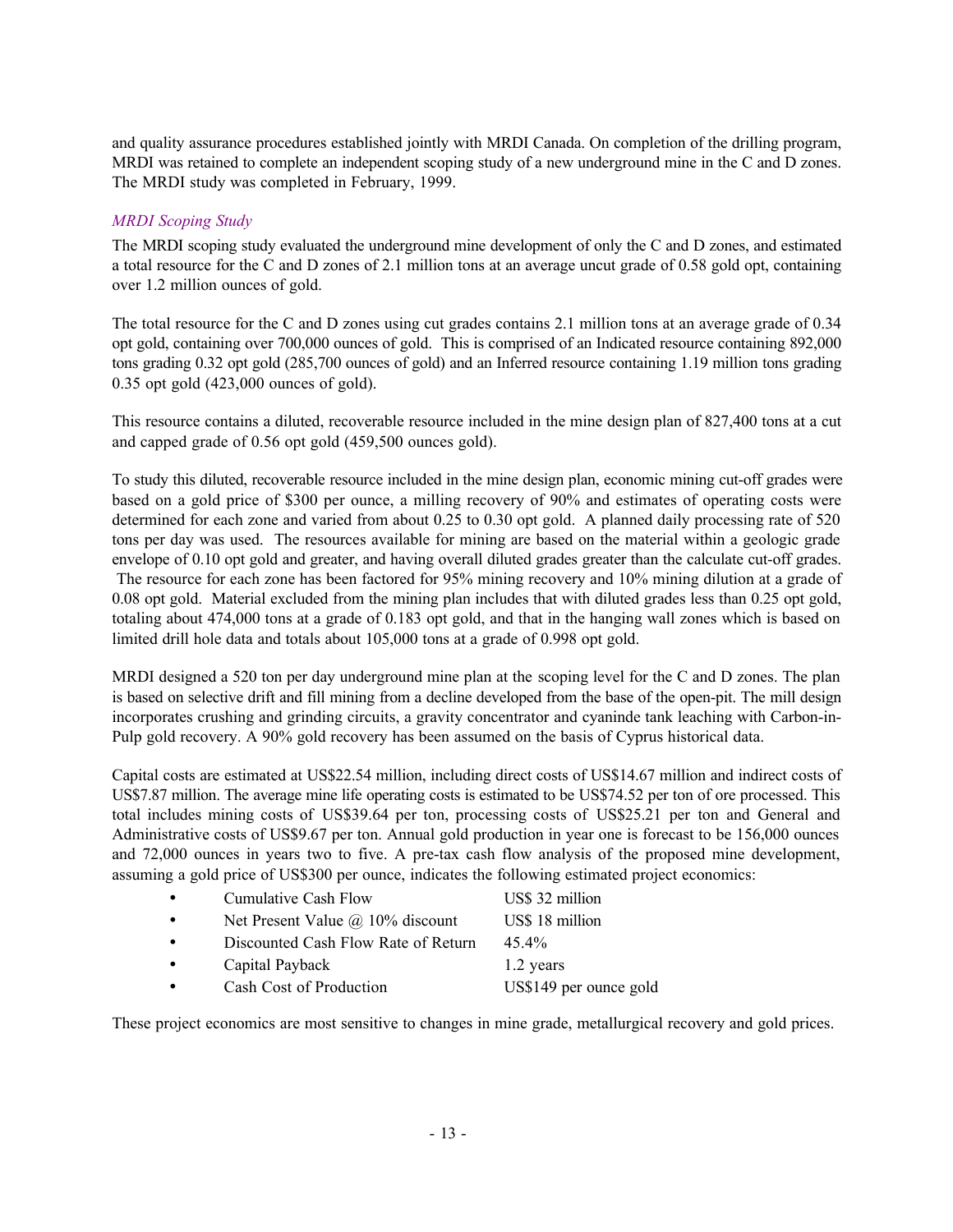# *Pamlico*

The Pamlico project in Nevada comprise 63 patented and unpatented claims covering 5 square kilometres which are prospective for gold.

## *General*

The Pamlico property is located in Mineral County, 15 kilometres from Hawthorne, Nevada. Pamlico was subject to a cash payment of US\$25,000 due November 2001 which has been deferred until June 15, 2002. In 2002, the payment increases to US\$150,000 and in 2003, to US\$675,000. The property is subject to a 1 percent net profits interest royalty after the final cash payment. Pamlico has no associated work commitments.

G.F. McArthur, P.Geo. ("McArthur"), an independent consulting geologist of Vancouver, British Columbia prepared a report dated September 8, 2000 (the "McArthur Report") on the properties which the Corporation acquired in the "Bonanza Acquisition" in late 2000, prepared in accordance with what was then the proposed National Instrument 43-101, Companion Policy 43-101 CP and Form 43-101 F(1) Standards of Disclosure for Mineral Projects, as described in British Columbia Securities Commission's Notice and Interpretation Note 2000/12 dated March 22, 2000; the National Instrument came into force on February 1, 2001.

Following is a summary of the McArthur Report on the Pamlico property.

## *Geology*

The Pamlico property is located in south central Nevada within the Walker Lane mineral trend. The Pamlico property covers numerous historic shafts and adits and work-to-date has confirmed the existence of high-grade gold mineralization. Pamlico has several drill targets ready to test. Pamlico has already been drill-tested by the Corporation (including its subsidiaries) and high-grade mineralization (greater than  $34 \frac{g}{t}$  or 1 opt) has been intersected in drilling.

## *Location and Access*

The Pamlico property is located in Mineral County, 15 kilometres ESE of Hawthorne, Nevada. It is accessible by vehicle travelling 16 kilometres east on US 95, then 13 kilometres SSW on four-wheel-drive dirt roads.

## *Regional Geology*

The Pamlico property lies within the Walker Lane structural mineral trend. The Pamlico project is underlain by folded and imbricately thrusted Paleozoic eugeoclinal shales and cherts or miogeoclinal carbonates. Mesozoic and Cenozoic volcanic and sedimentary rocks occur locally as erosional remnants. Minor Mesozoic and Cenozoic plutonic rocks intrude these older sequences locally at Pamlico.

#### *Previous Work at Pamlico*

At Pamlico, only one company has done any modern work. Cimarron Minerals Ltd. (formerly Cactus West) completed a program of geological mapping, rock sampling and Mag/ VLF and IP geophysical surveys. They drilled 50 reverse circulation holes totalling 4738 metres (15,545 feet) on geological, geochemical and geophysical targets. The Cimarron drill holes contained a small number of 1.5 metre (5 foot) intervals grading 8.2 to 58.3 g/t (0.24 to 1.7 opt) gold within predominantly unmineralized wallrock. The American Mines Handbook (1998) gives a resource estimate by Cimarron of "indicated partially drilled resource" of 45,000 ounces gold in 900,000 tons averaging 0.05 opt gold.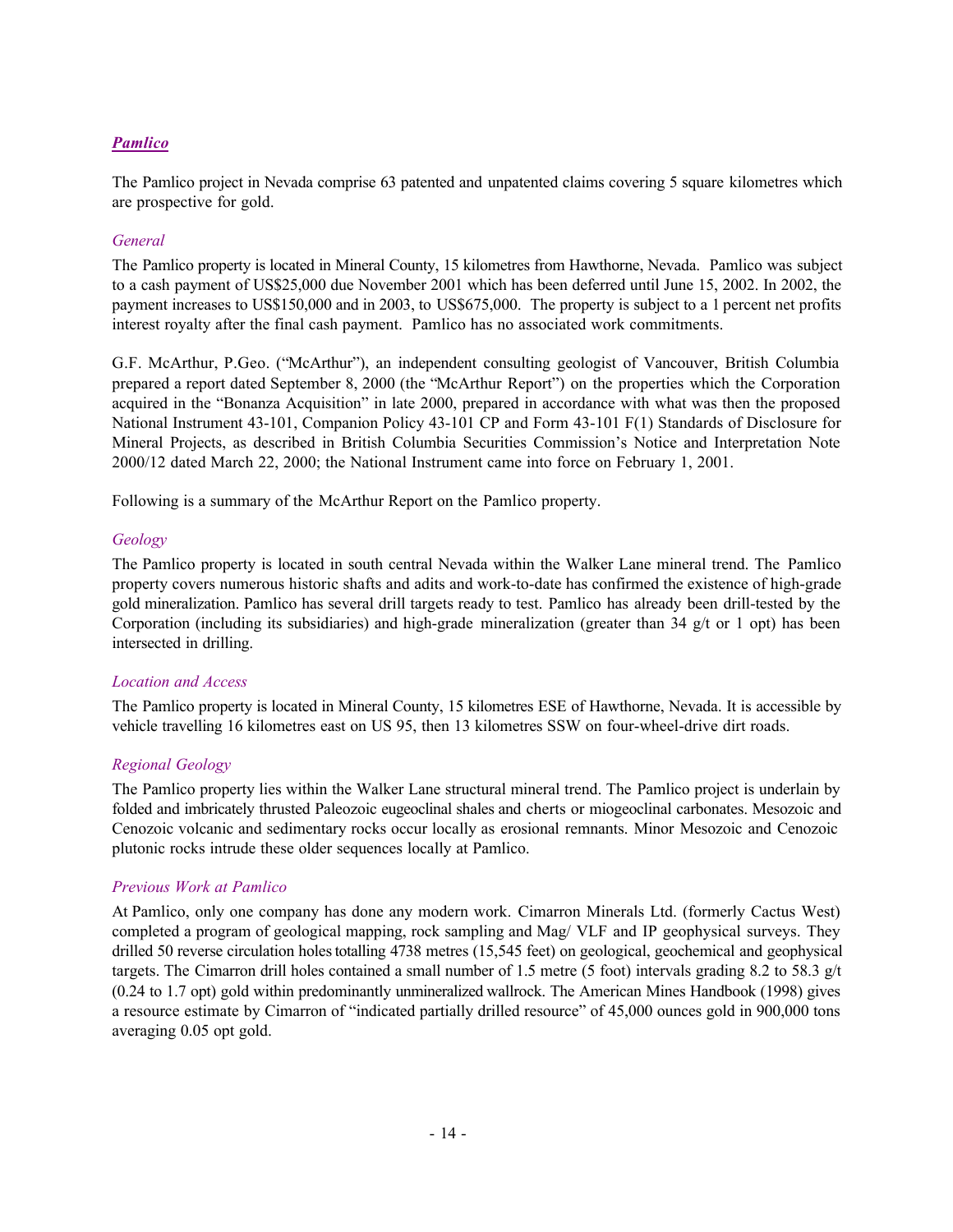These historic resource estimates are viewed by the Corporation as mineralized zones representing threedimensional gold geochemical anomalies. These anomalies are used to focus the Corporation's exploration efforts onto high-grade underground mineable targets, versus the previous emphasis of exploration which targeted lowgrade bulk mineable mineralization.

# *Corporation's Past Work at Pamlico*

The Corporation has completed a program comprising regional and detailed geological mapping, surface rock sampling (1,353 samples), soil sampling (638 samples) and underground mapping and sampling (385 samples). The data were digitized and entered into Bonanza's GIS model and Vulcan 3-D model to guide the drilling program. Targeted areas were tested by 16 reverse circulation drill holes totalling 1,692 metres (5,550 feet).

Of the approximately 300 old workings on the property, about 50 were extensive enough to warrant underground mapping in addition to sampling. A number of high results were returned from the Central Mine and the Main Zone areas, consequently follow-up detailed underground mapping and sampling focussed on these two areas.

In the Central Mine area, nine channel samples from the B Zero Adit returned values averaging 20 g/t gold with four of the samples having higher results (67g/t, 34 g/t, 31.5 g/t and 22.3 g/t gold). The gold-bearing vein strikes northerly and dips moderately to the east. It averages 0.5 metres thick but locally exceeds 1 metre in thickness. Two adjacent areas returned high gold values from vein sampling. One area, 45 metres away, had gold values of 19.9 g/t and 6.2 g/t; the other, 180 metres distant, returned values of 60 g/t and 29.5 g/t gold.

In the Main Zone area, numerous adits and shafts indicate this was the primary historic mining centre producing approximately 50,000 ounces of gold. The Central Mine and Main Zone areas were the focus of the Corporation's drilling. In the Main Zone, drilling targeted known productive veins approximately 90 metres down dip from the historic workings. Eight holes were drilled along a 230 metre, roughly linear, fence. Three holes encountered narrow veins approximately 0.6 metres thick, grading 42  $g/t$ , 134  $g/t$  and 700  $g/t$  gold. The first intercept represents a previously unknown vein while the latter two intercepts represent the down dip extension of the known productive veins.

The Central Mine B-Zero target area is near the centre of the property, approximately 1.6 kilometres northeast of the Main Zone. Bonanza drilled five holes in a roughly square pattern on 150 metre centres. This preliminary drilling returned discouraging results with no significant gold values and little vein material. It is presently thought that the holes were drilled into a faulted out block. Three additional holes were drilled 400 metres to the west on a 200 metre linear fence to test a second area of veining. These holes also returned discouraging results.

# *Gold Bar*

The Gold Bar project in Nevada comprise 70 patented and unpatented claims covering 5 square kilometres which are prospective for gold.

## *General*

The Gold Bar properties are located in Eureka County, 50 kilometres northwest of Eureka, Nevada. Gold Bar is subject to a 2 percent net smelter royalty capped at US\$1,000,000 on future production.

Following is a summary of the McArthur Report on the Gold Bar properties.

The Gold Bar properties are located in the Battle Mountain/Eureka mineral trend in east-central Nevada and cover a past-producing bulk tonnage gold mine with 485,000 oz of historic production. Historic reserves (now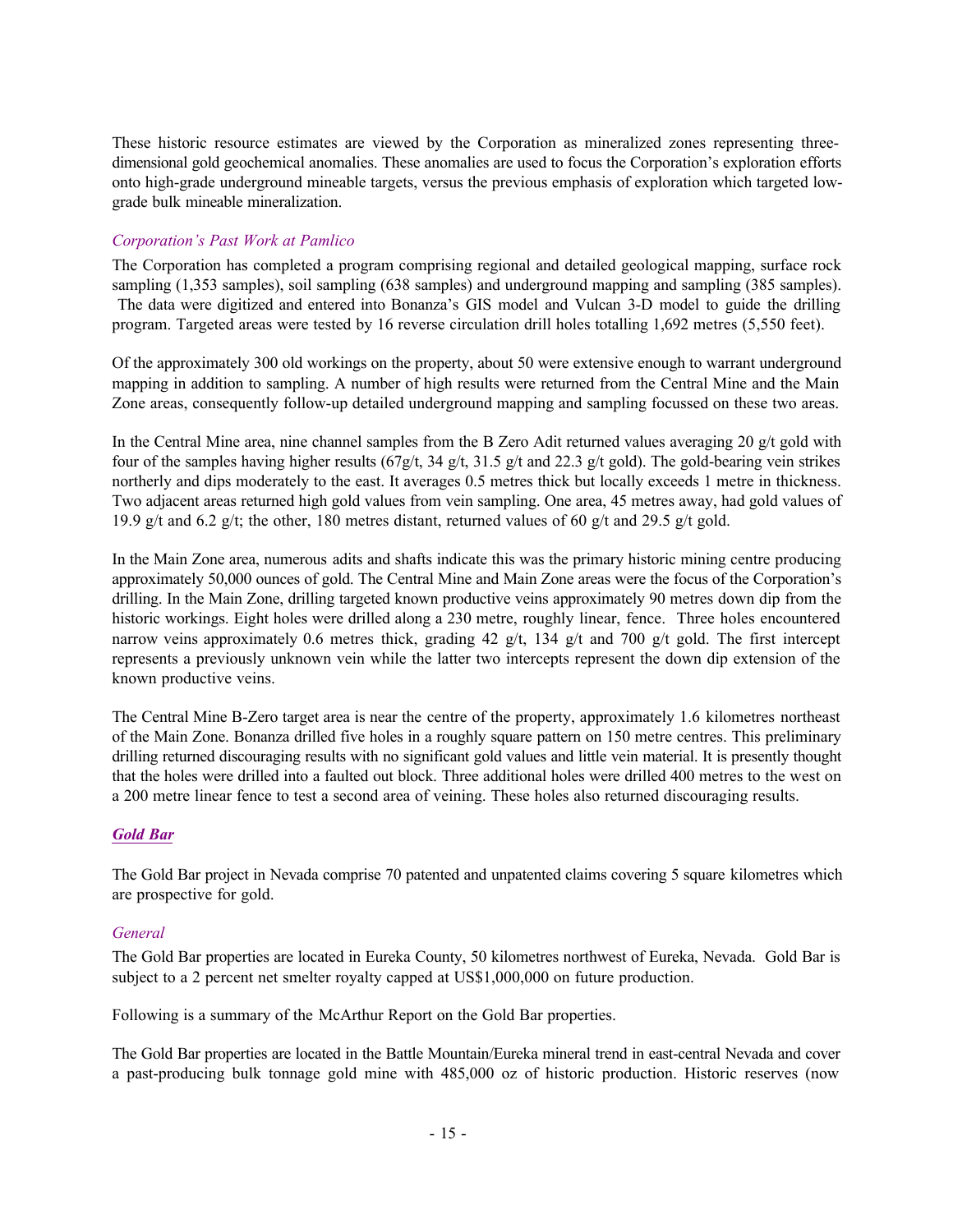characterized as subeconomic resources) in place at Gold Bar have most recently been quoted at 8 million tons grading 0.057 opt. Several drill targets are ready to test, including the 150,000 ounce Millsite-Gold Bar Pit area (estimated by Granges). Numerous other economically interesting areas exist on this historic producer.

## *Location and Access*

The Gold Bar properties are located in Eureka County, 50 kilometres northwest of Eureka, Nevada. They are accessible by vehicle, travelling 33 kilometres west on US 50, then north, 25 kilometres on dirt roads.

# *Regional Geology*

The Gold Bar properties lie in the Battle Mountain/Eureka structural mineral trend. They are underlain by a complexly folded and imbricately thrusted sequence of Paleozoic shelf carbonates and deeper water shales and cherts. The Paleozoic rocks are unconformably overlain by a thick sequence of undifferentiated Tertiary volcanics and sediments. Recent pediment gravels fill the valleys.

Primary regional structures are northwest trending strike-slip and dextral wrench faults. These are associated with north-northwest trending dextral synthetic faults, north trending normal faults, northeast trending sinistral antithetic faults and east-west trending compressional faults.

# *Previous Work at Gold Bar*

The Gold Bar property has no record of historic production prior to exploration by Atlas Corporation and its subsidiaries (collectively, "Atlas") in 1983. Production began at the Gold Bar pit in 1987 and continued until the mine closed in 1994. A total of 7,514,600 tons grading 0.074 opt gold were produced. Recoveries averaged 87%, resulting in production of 485,000 ounces of gold.

During their work in 1983 to 1994, Atlas completed mapping, geochemistry, geophysics and drilling. These programs resulted in the discovery or optioning of mineralization at Gold Bar, Gold Pick, Goldstone, Gold Canyon, Gold Ridge, Cabin Creek, Pot Canyon and Hunter. Open pit mining was carried out at all but Pot Canyon and Hunter. The Gold Bar and Gold Canyon areas currently comprise the Corporation's Gold Bar Properties.

In late 1994, Atlas entered into an agreement with Homestake on the southern and northern claims areas. Homestake drilled 26 holes totalling approximately 7,282 metres (23,890 feet) and completed geological mapping, geochemistry and geophysics.

In 1995, Atlas signed an agreement with Granges who completed mapping, geochemistry, geophysics and the drilling of 33 holes totalling 7,314 metres (24,980 feet).

In 1997, Barrick optioned most of the Atlas claims. They completed a program of mapping, geochemistry and geophysics. Fifty holes were drilled in 1997 and a further 33 holes in 1998 totalling 10,796 metres (35,420 feet).

Historic *in situ* resources remaining at the Gold Bar property include:

Atlas

- 3.6 million tons (3.3 million tonnes) grading 0.100 ounce per ton (3.4 g/t) gold in the Gold Bar Deposit;
- 2.5 million tons (2.3 million tonnes) grading 0.056 ounce per ton (1.9 g/t) gold in the Gold Canyon deposit.

Granges calculated a geological resource in 1996 for the newly discovered Millsite Deposit of 1.626 million tons (1.475 million tonnes) grading 0.091 opt (3.1 g/t) gold containing approximately 150,000 ounces of gold. These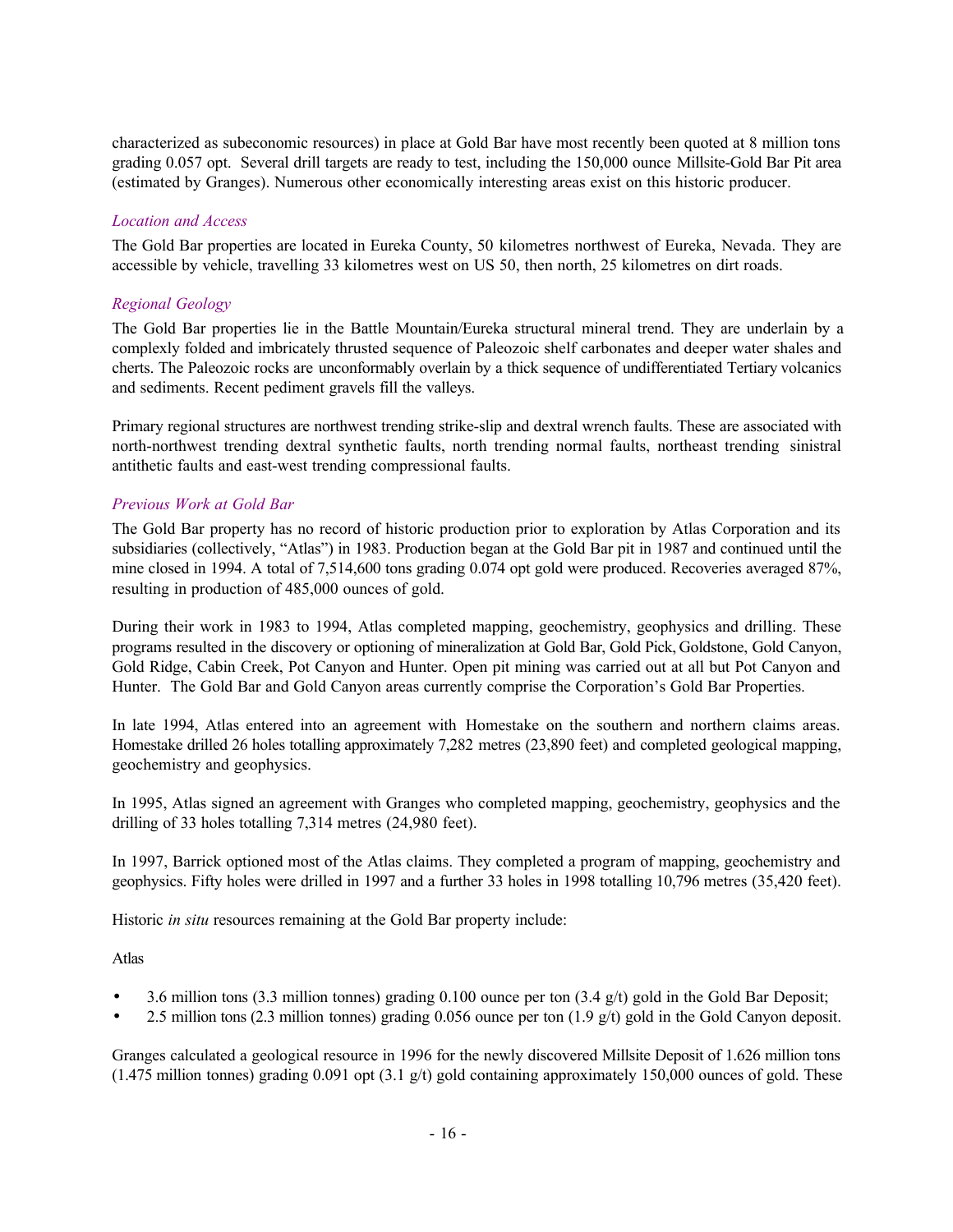resources were calculated using 30.48 x 30.48 x 4.6 meters (100 x 100 x 15 foot) blocks with a 0.025 opt (0.86 g/t) gold cutoff and a 30.48 meter (100 foot) search radius.

These historic resource estimates are viewed by the Corporation as mineralized zones representing threedimensional gold geochemical anomalies. These anomalies are used to focus the Corporation's exploration efforts onto high-grade underground mineable targets, versus the previous emphasis of exploration which targeted lowgrade bulk mineable mineralization.

#### *Corporation's Work at Gold Bar*

No physical sampling has been conducted on the Gold Bar claim groups. The vast data acquired by Atlas and other companies is being compiled and converted into digital format to define areas of high-grade gold. These areas of interest will be further evaluated to define drill targets. Several such areas have been noted to date near the Gold Bar pit, the Millsite target and the Gold Canyon pit.

#### *Technology Database*

In addition to the Bonanza projects acquired in late 2000, the Corporation acquired the proprietary database and metallogenic study owned by Bonanza Exploration. The software used to manage and analyse these regional exploration data is the Arcview Geographical Information System (GIS). The GIS is a two-dimensional environment, and is useful on a regional scale and on a project scale for surface information such as surface geochemistry and geologic mapping. The database includes basically all publicly available data published in digital form, including geology, structure, land/legal, physiographic, geochemical and geophysical data on the Bonanza Properties and on other mining properties in Nevada.

The proprietary databases include a seven-volume set of large 3-ring binders describing in detail 44 operating major mines in Nevada. This database is part of the GIS database, and allows vetting of exploration concepts against known deposits, and the generation of structural models for gold deposits. Public data augment these detailed mine data, thus over 100 mines are represented in the database, representing a comprehensive view of nearly all important modern mines in Nevada. Another comprehensive proprietary database describes 571 modern gold resources in Nevada. Essentially all of the historic underground high grade mines in Nevada comprise another proprietary database. Over 1,430 old mines in Nevada produced gold as the primary product. Nearly 4,000 historic mines comprise the database, many of which produced some gold in addition to other metals. Numerous other proprietary geochemical and structural databases have been developed by the Corporation.

The GIS database was used by the Corporation to unravel the geologic history of the Great Basin during and prior to the time of the formation of gold deposits. The structural interpretation of the western North American continental margin over the past 100 million years predicts detailed relationships between local structure and gold deposits. An exhaustive review of the mine-scale structure and gold mineralization supports the continental structural interpretation developed by Bonanza's personnel. The Corporation's metallogenic study is a study of the formation of gold deposits in the Great Basin. The study is a predictive tool for prospecting and the evaluation of properties.

All of Bonanza's projects have been modelled using the three-dimensional environment of the Vulcan mine planning software program prior to drilling. All surface and subsurface data are entered into Vulcan to guide drilling programs. Surface data generally include topography, air photo images, sampling results, mapping, etc. Subsurface data include (where available) existing drill data, mapping and sampling data from existing underground workings, and extrapolations of the surface data. In the Vulcan three-dimensional environment, precise drill plans are generated by working with the actual surface and subsurface data.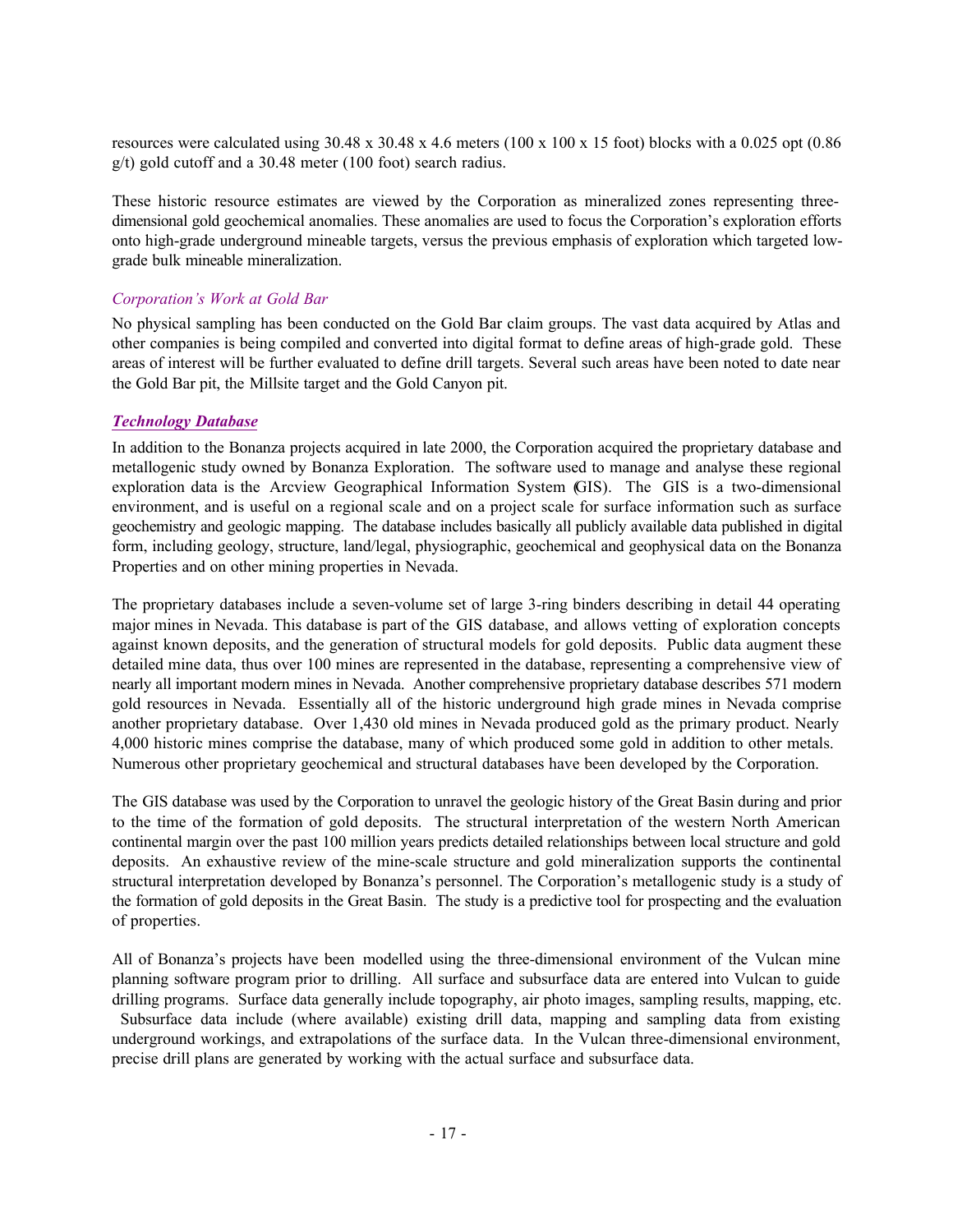Once drill targets have been drawn from the three-dimensional model, Vulcan provides a report containing surface co-ordinates and elevation of the drill collar, along with bearing, inclination and total depth. This approach provides the accurate drilling plans required to efficiently explore high grade gold bearing vein systems.

# **ITEM 5 - SELECTED CONSOLIDATED FINANCIAL INFORMATION**

## **5.1 Annual Information**

The following table sets forth selected consolidated financial information of the Corporation for, and as of the end of, each of the last three fiscal years ended December 31, 2001. The financial information is derived from the Consolidated Financial Statements of the Corporation, which have been audited by Tony M. Ricci Inc. Chartered Accountant, and incorporated by reference herein are available at www.sedar.com. The selected consolidated financial information should be read in conjunction with the Consolidated Financial Statements of the Corporation contained in the Annual Report incorporated by reference.

|                              | For the year ended December 31, |             |           |
|------------------------------|---------------------------------|-------------|-----------|
|                              | 2001                            | <b>2000</b> | 1999      |
| Net loss                     | \$1,083,622                     | \$362,515   | \$526,642 |
| Net loss per share           | 0.02                            | 0.01        | 0.02      |
| Working capital (deficiency) | (1,222,858)                     | (801, 977)  | (94, 226) |
| Total assets                 | 6,158,121                       | 6,822,627   | 1,817,306 |
| Shareholders' equity         | 4,593,641                       | 5,608,201   | 1,644,322 |

## **5.2 Dividends**

The Corporation has not paid any dividends on its outstanding Common Shares since its inception and does not anticipate that it will do so in the foreseeable future. The declaration of dividends on the Common Shares of the Corporation is within the discretion of the Corporation's Board of Directors and will depend upon the assessment of, among other factors, earnings, capital requirements and the operating and financial condition of the Corporation. At the present time the Corporation's anticipated capital requirements are such that it intends to follow a policy of retaining any earnings in order to finance the further development of its business.

The Corporation is limited in its ability to pay dividends on its Common Shares by limitations under applicable corporate law relating to the sufficiency of profits from which dividends may be paid. Under the applicable corporate law the declaration of a dividend is authorized by resolution of the board of directors. Under such laws the directors of a company who vote for or consent to a resolution authorizing the payment of a dividend incur joint and several personal liability if at the time that the dividend is declared the company is insolvent or the payment of the dividend renders the company insolvent.

# **ITEM 6 - MANAGEMENT'S DISCUSSION AND ANALYSIS**

# **6.1 Form 44-101F2 Disclosure**

Management's Discussion and Analysis of Financial Conditions and Result of Operations for the year ended December 31, 2001, is set out on pages 21-23 inclusive of Schedule C as included the Corporation's 2001 Annual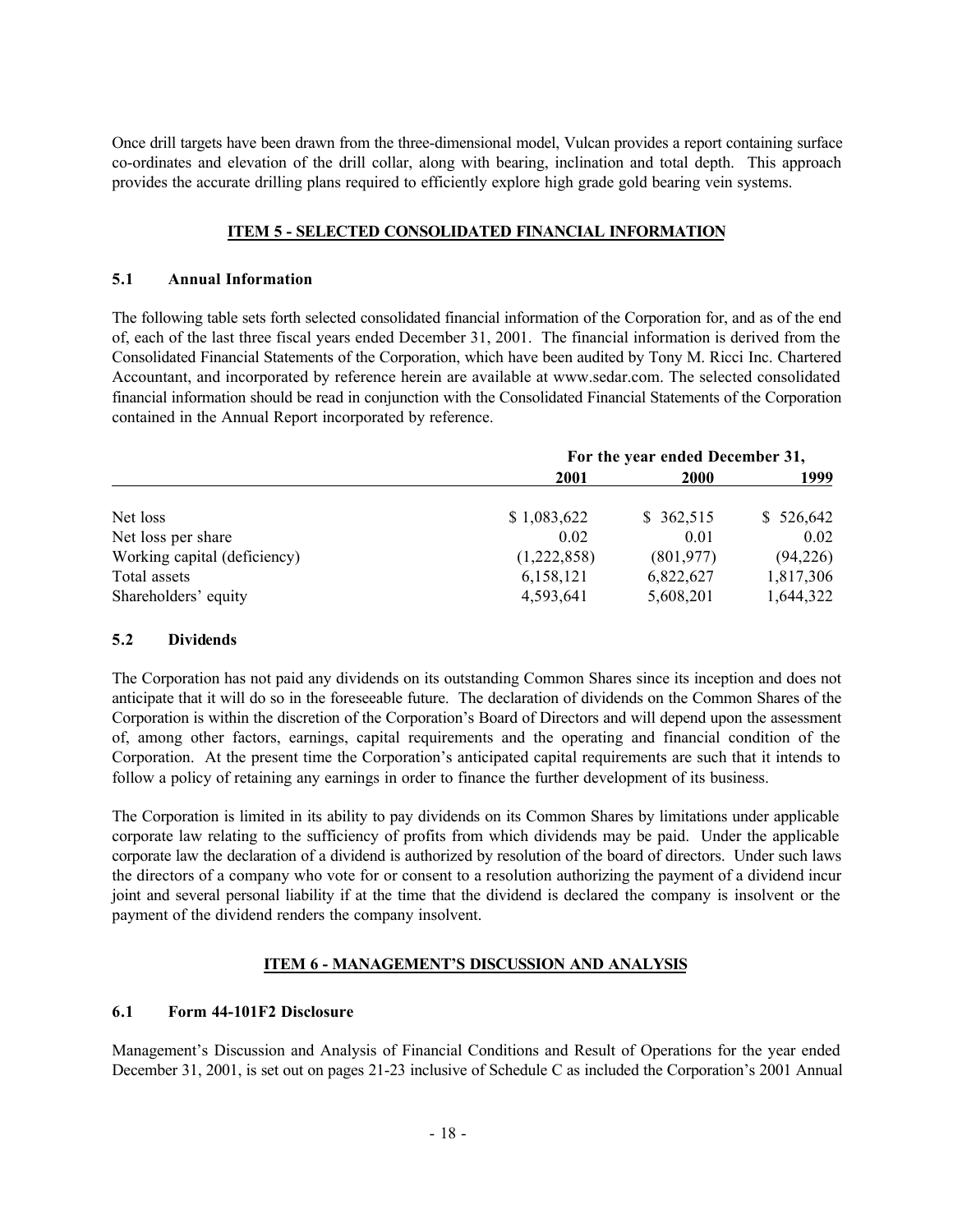Report in BC Form 51-901F, and is incorporated by herein by reference and which is available at www.sedar.com.

#### **ITEM 7 - MARKET FOR SECURITIES**

The Corporation's Common Shares are listed for trading on the TSX Venture Exchange under the symbol of "BZA".

# **ITEM 8 - DIRECTORS AND OFFICERS**

# **8.1 Name, Address, Occupation and Security Holding**

| Name and<br><b>Residence</b>                                                   | <b>Position with the</b><br>Corporation           | <b>Principal Occupation for the Past Five Years</b>                                                                                                                                                                                                                                                                                                                                                                                   |
|--------------------------------------------------------------------------------|---------------------------------------------------|---------------------------------------------------------------------------------------------------------------------------------------------------------------------------------------------------------------------------------------------------------------------------------------------------------------------------------------------------------------------------------------------------------------------------------------|
| Brian P. Kirwin<br>Reno, Nevada,<br><b>United States</b>                       | President and Director since<br>December 21, 2000 | President of Chief Executive Officer of the Corporation<br>since December 2000; President of Bonanza Gold Inc.<br>June 2000 - December 2000, Vice President, Exploration of<br>Vengold Inc. May 1996 to June 2000; From 1989 to April,<br>1996 he was employed by Placer Dome Inc. in various<br>capacities; most recently as Senior Evaluations Geologist<br>in the Corporate Development group from February 1994<br>to April 1996. |
| Ian W. Telfer<br>West Vancouver,<br>Canada                                     | Director since December 21,<br>2000               | Chairman and Chief Executive Officer of Wheaton River<br>Minerals Ltd.; Vice Chairman and Chairman of itemus inc.<br>from February 2000 - July 2001; President and Chief<br>Executive Officer of Vengold Inc. from April 1993 to<br>February 2000 and prior thereto President and founder of<br><b>TVX Gold.</b>                                                                                                                      |
| David C. Beling<br>Safford, Arizona,<br><b>United States</b>                   | Director since September 9,<br>1999               | Professional Engineer; Management and Mining<br>Consultant since May 1997. Previously President and<br>COO of Azco Mining Inc. from 1992 to 1997; Senior Vice<br>President, Hycroft Resources & Development Inc. 1987-<br>1992.                                                                                                                                                                                                       |
| Dr. Don Foster<br>("Fess")<br>Three Forks,<br>Montana,<br><b>United States</b> | Vice President, Exploration                       | Professional Geologist, Vice President, Exploration since<br>December 2000; Consulting Geologist to Vengold Inc.<br>1997 to 2000; previously with Placer Dome Inc. for over<br>nine years, most recently as Director of Geology and<br>Environmental Affairs for the Golden Sunlight Mine in<br>Montana                                                                                                                               |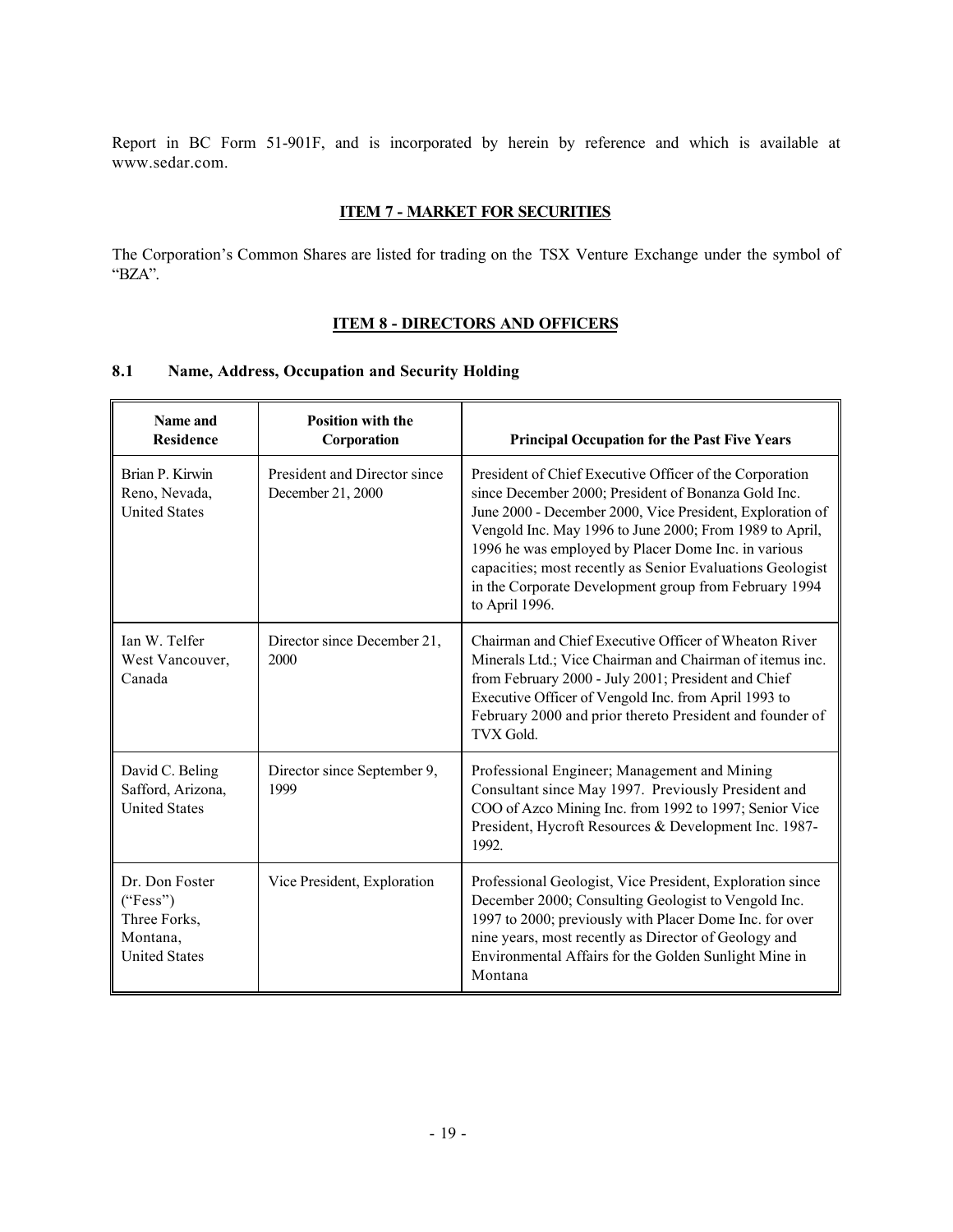| Name and<br><b>Residence</b>             | <b>Position with the</b><br>Corporation                                                               | <b>Principal Occupation for the Past Five Years</b>                                                                                                                                                                                                                                                                                                                            |
|------------------------------------------|-------------------------------------------------------------------------------------------------------|--------------------------------------------------------------------------------------------------------------------------------------------------------------------------------------------------------------------------------------------------------------------------------------------------------------------------------------------------------------------------------|
| Ronald K. Netolitzky<br>Calgary, Canada  | Director of the Corporation<br>since June 1994                                                        | Geologist; President of Viceroy Resource Corporation<br>since April 2002; Chairman of the Board of Viceroy<br>Resource Corporation since October 1996; Chief<br>Executive Officer, Loki Gold Corporation, December 1993<br>to June 1995; Chairman of the Board June 1995 to May<br>1996; President and Chief Executive Officer January 1993<br>to January 1994 Baja Gold, Inc. |
| Giulio T. Bonifacio<br>Vancouver, Canada | Executive Vice President,<br>Director and Chief Financial<br>Officer and Secretary since<br>June 2001 | Vice President, Finance and Corporate Secretary of itemus<br>inc. February 2000 to June 2001; Vice President, Treasurer<br>and Secretary of Vengold Inc. from 1994 until February<br>2000.                                                                                                                                                                                     |

Each director holds office until the next annual general meeting of the Corporation and his election thereafter is subject to the approval of the shareholders of the Issuer at that meeting. The officers are appointed at the discretion of the Board of Directors and typically are reconfirmed or amended as necessary at the first directors' meeting following the annual general meeting of shareholders.

The Corporation does not have an executive committee of directors. The audit committee and the compensation committee of the Issuer is comprised of Brian P. Kirwin, Ian W.Telfer and Ronald K. Netolitzky.

As at May 20, 2002, the directors and officers of the Corporation as a group, beneficially owned, directly or indirectly, or exercise control or direction over 20,098,073 common shares or 31.05% of the issued and outstanding Common Shares.

# **8.2 Corporate Cease Trade Orders or Bankruptcies**

To the knowledge of Management, there have been no directors or officers of the Corporation, or any shareholder holding a sufficient number of securities of the Corporation to affect materially the control of the Corporation, who is, or within the last 10 years before the date of this Annual Information Form, was a director or officer of any issuer which, while that person was acting in that capacity:

- (a) was the subject of a cease trade order or similar order, or an order that denied the other issuer access to any exemptions under Canadian securities legislation, for a period of more than 30 consecutive days; or
- (b) became bankrupt, made a proposal under any legislation relating to bankruptcy or insolvency or was subject to or instituted any proceedings, arrangements or compromise with creditors or had a receiver, receiver manager or trustee appointed to hold its assets,

other than Ian Telfer who was Vice Chairman of itemus inc., when it made an assignment into bankruptcy.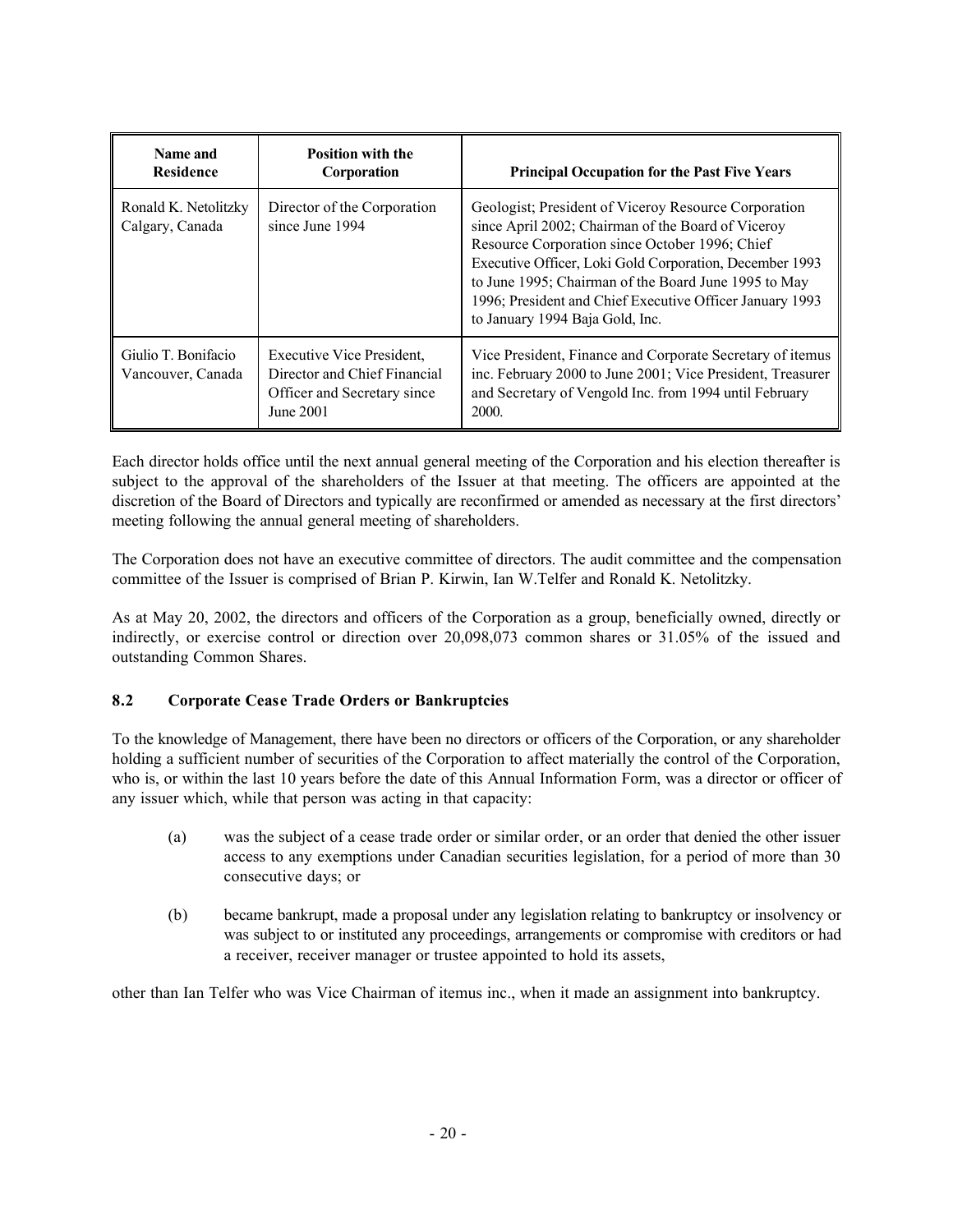## **8.3 Penalties or Sanctions**

To the knowledge of Management, there have been no directors or officers of the Corporation, or any shareholder holding a sufficient number of securities of the Corporation to affect materially the control of the Corporation, that have:

- (a) been subject to any penalties or sanctions imposed by any court relating to Canadian securities legislation or by any Canadian securities regulatory authority or has entered into a settlement agreement with a Canadian securities regulatory authority; or
- (b) been subject to any other penalties or sanctions imposed by a court or regulatory body that would likely be considered important to a reasonable investor in making an investment decision.

# **8.4 Personal Bankruptcies**

To the knowledge of Management, there have been no directors or officers of the Corporation, or any shareholder holding a sufficient number of securities of the Corporation to affect materially the control of the Corporation, or a personal holding Corporation of any such person has, within the last 10 years before the date of this Annual Information Form, become bankrupt, made a proposal under any legislation relating to bankruptcy or insolvency, or was subject to or instituted any proceedings, arrangements or compromise with creditors, or had a receiver, receiver manager or trustee appointed to hold the assets of the director or officer.

# **8.5 Conflicts of Interest**

The Corporation's directors and officers may serve as directors or officers of other companies or have significant shareholdings in other resource companies and, to the extent that such other companies may participate in ventures in which the Corporation may participate, the directors of the Corporation may have a conflict of interest in negotiating and conducting terms respecting the terms of such participation. In the event that such conflict of interest arises at a meeting of the Corporation's directors, a director who has such a conflict is required to disclose such conflict and abstain from voting for or against the approval of such a participation or such terms. To the knowledge of management there are no existing or potential conflicts of interest between the Corporation, any subsidiary of the Corporation and a director or officer of the Corporation, except as disclosed herein.

# **ITEM 9 - ADDITIONAL INFORMATION**

The Corporation shall provide to any person or corporation, upon request to the Corporate Secretary of the Corporation:

- (a) when the securities of the Corporation are in the course of a distribution pursuant to a short form prospectus or a preliminary short form prospectus has been filed in respect of a distribution of its securities.
	- (i) one copy of this Annual Information Form, together with one copy of any document or the pertinent pages of any document incorporated by reference herein;
	- (ii) one copy of the comparative financial statements of the Corporation for its most recently completed fiscal year together with the accompanying report of the auditors